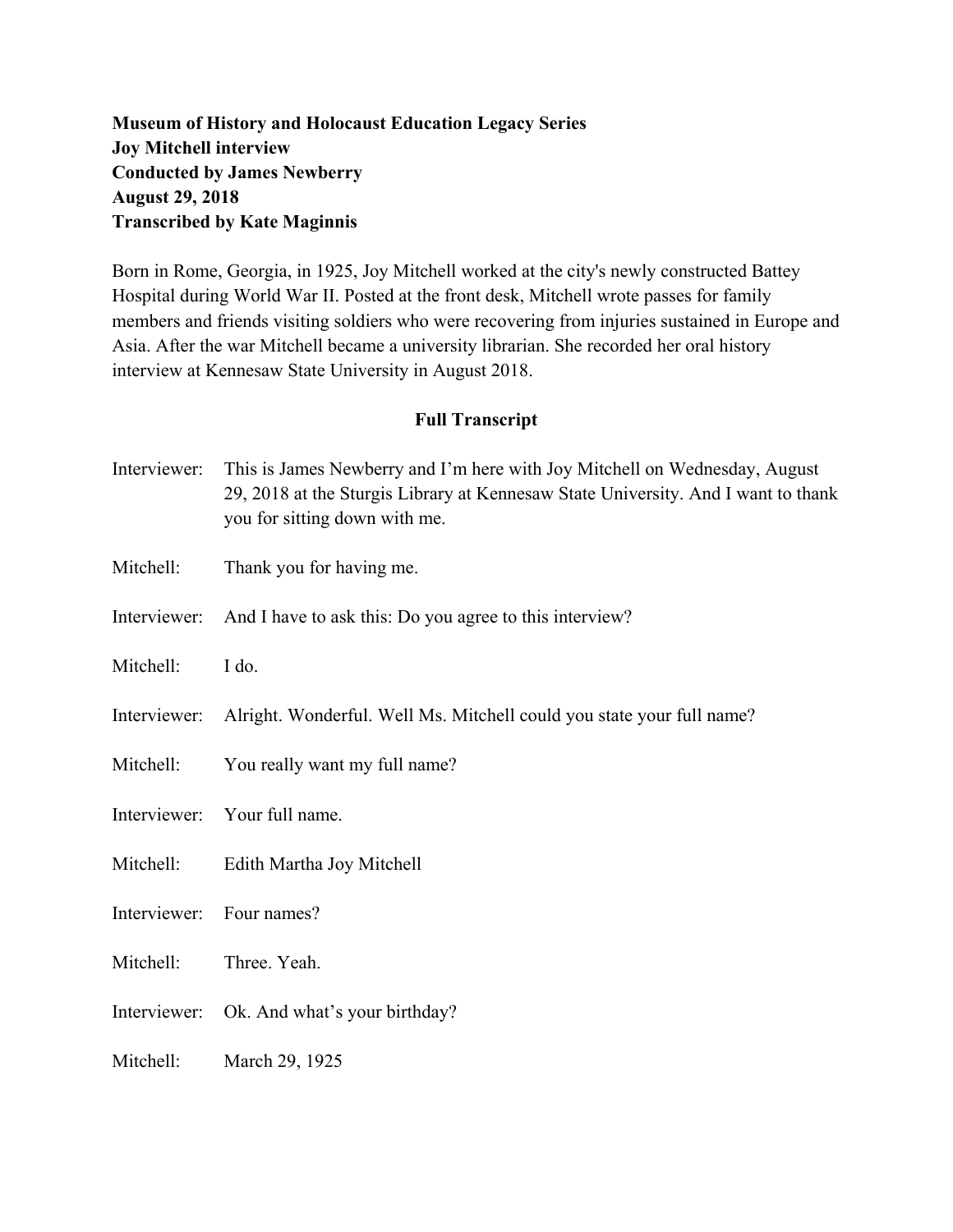| Interviewer: | So, where did you grow up?                                                                                                                                                                                                                                                                                                                                                |
|--------------|---------------------------------------------------------------------------------------------------------------------------------------------------------------------------------------------------------------------------------------------------------------------------------------------------------------------------------------------------------------------------|
| Mitchell:    | Here in Rome.                                                                                                                                                                                                                                                                                                                                                             |
| Interviewer: | Ok. What were your parents' names?                                                                                                                                                                                                                                                                                                                                        |
| Mitchell:    | John and Berta Mitchell. John was my daddy and Berta was mother.                                                                                                                                                                                                                                                                                                          |
| Interviewer: | Tell me what your dad did for a living.                                                                                                                                                                                                                                                                                                                                   |
| Mitchell:    | He worked out at the silk mill, Tubize, whatever you wanna call it for years and<br>then he drove a bread truck all around North Georgia in North Alabama, over in<br>there. Had stores he delivered bread to. Then he went from bread truck to novelty,<br>selling novelties like candy and stuff like that to stores. Then he retired and<br>bought a store and ran it. |
| Interviewer: | Did he make a good living?                                                                                                                                                                                                                                                                                                                                                |
| Mitchell:    | Yeah. We never missed a meal. We lived in fourth ward, which was a poor<br>section of town. But we didn't know it that we were poor. My mother and daddy<br>were very good at managing money. Mother worked some. We had a good life.<br>They were Christians and we were saved when we were little. We grew up in<br>church and it was very good background.             |
| Interviewer: | You mentioned your mother worked for a while. What did she do?                                                                                                                                                                                                                                                                                                            |
| Mitchell:    | She worked at the pants factory in North Rome. She worked later at Battey<br>Hospital out there as seamstress, for a while.                                                                                                                                                                                                                                               |
| Interviewer: | How many siblings did you have?                                                                                                                                                                                                                                                                                                                                           |
| Mitchell:    | Had two sisters and 1 brother. All younger and all dead now. I'm the oldest.                                                                                                                                                                                                                                                                                              |
| Interviewer: | And what kind of older sister were you?                                                                                                                                                                                                                                                                                                                                   |
| Mitchell:    | Bossy. [laughs] So, they said. But I was always blamed for whatever happened<br>because "You shoulda known better, you were older." I tried to boss 'em. Keep<br>'em in line.                                                                                                                                                                                             |
| Interviewer: | Can you tell me about your childhood home? Can you describe it?                                                                                                                                                                                                                                                                                                           |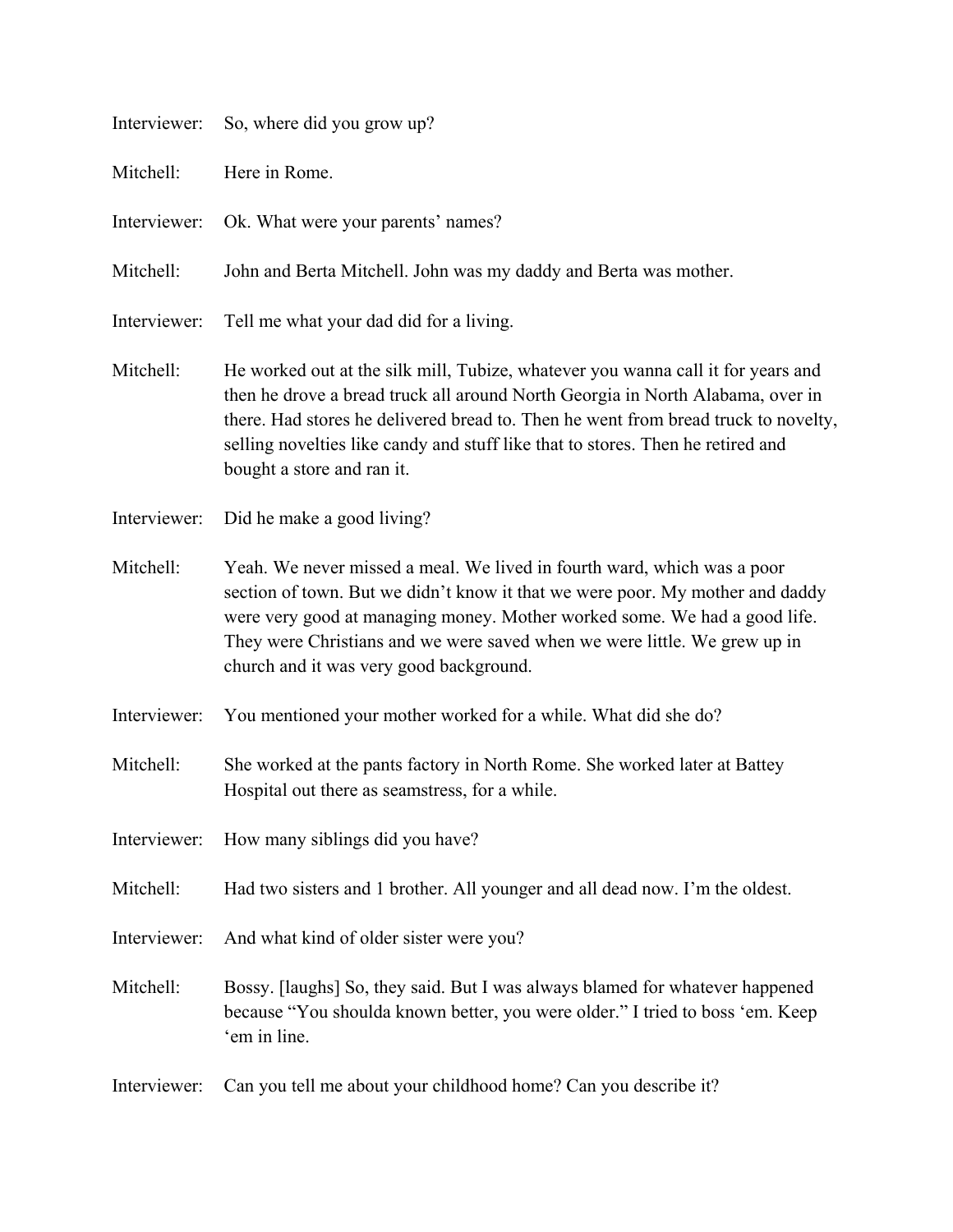| Mitchell:    | I lived the first four years over on Park Avenue, which is Carter Avenue now,<br>along the railroad track behind the stores over there. Then when I was 4 years old,<br>we moved to West 11th, corner of Avenue B and West. We had a 2-story house<br>with porches up and down, had 4 porches. So, when the water got out all we did<br>was go upstairs. The others had to move out, people around but actually the levy<br>it was good. |
|--------------|------------------------------------------------------------------------------------------------------------------------------------------------------------------------------------------------------------------------------------------------------------------------------------------------------------------------------------------------------------------------------------------------------------------------------------------|
| Interviewer: | So, you mean the house was flooded?                                                                                                                                                                                                                                                                                                                                                                                                      |
| Mitchell:    | Oh yeah. We had to move upstairs. Everybody had lumber and the saw—what do<br>you call 'em?                                                                                                                                                                                                                                                                                                                                              |
| Interviewer: | Sawhorse                                                                                                                                                                                                                                                                                                                                                                                                                                 |
| Mitchell:    | Yeah, sawhorse, And we weren't allowed to buy those. Those were put back.<br>Everybody as it came up, we helped each other. We knew what planks went in<br>what room. What sawhorses went and got 'em up, moved up stairs.                                                                                                                                                                                                               |
| Interviewer: | How often did that happen?                                                                                                                                                                                                                                                                                                                                                                                                               |
| Mitchell:    | One year it happened 3 times. Twice. Every year at least once because we lived a<br>block from the river. It flooded there.                                                                                                                                                                                                                                                                                                              |
| Interviewer: | You mentioned your family took boarders?                                                                                                                                                                                                                                                                                                                                                                                                 |
| Mitchell:    | No, I said boards.                                                                                                                                                                                                                                                                                                                                                                                                                       |
| Interviewer: | Got it.                                                                                                                                                                                                                                                                                                                                                                                                                                  |
| Mitchell:    | Wooden boards to throw across the sawhorses to put the furniture on.                                                                                                                                                                                                                                                                                                                                                                     |
| Interviewer: | I see. What sort of chores did you have?                                                                                                                                                                                                                                                                                                                                                                                                 |
| Mitchell:    | What?                                                                                                                                                                                                                                                                                                                                                                                                                                    |
| Interviewer: | Chores. Things you had to help with around the house.                                                                                                                                                                                                                                                                                                                                                                                    |
| Mitchell:    | We had a cow. I learned to milk the cow. I learned to strain the milk. I learned to<br>churn. I learned how to get the butter, make it. My dad taught me a lot of things                                                                                                                                                                                                                                                                 |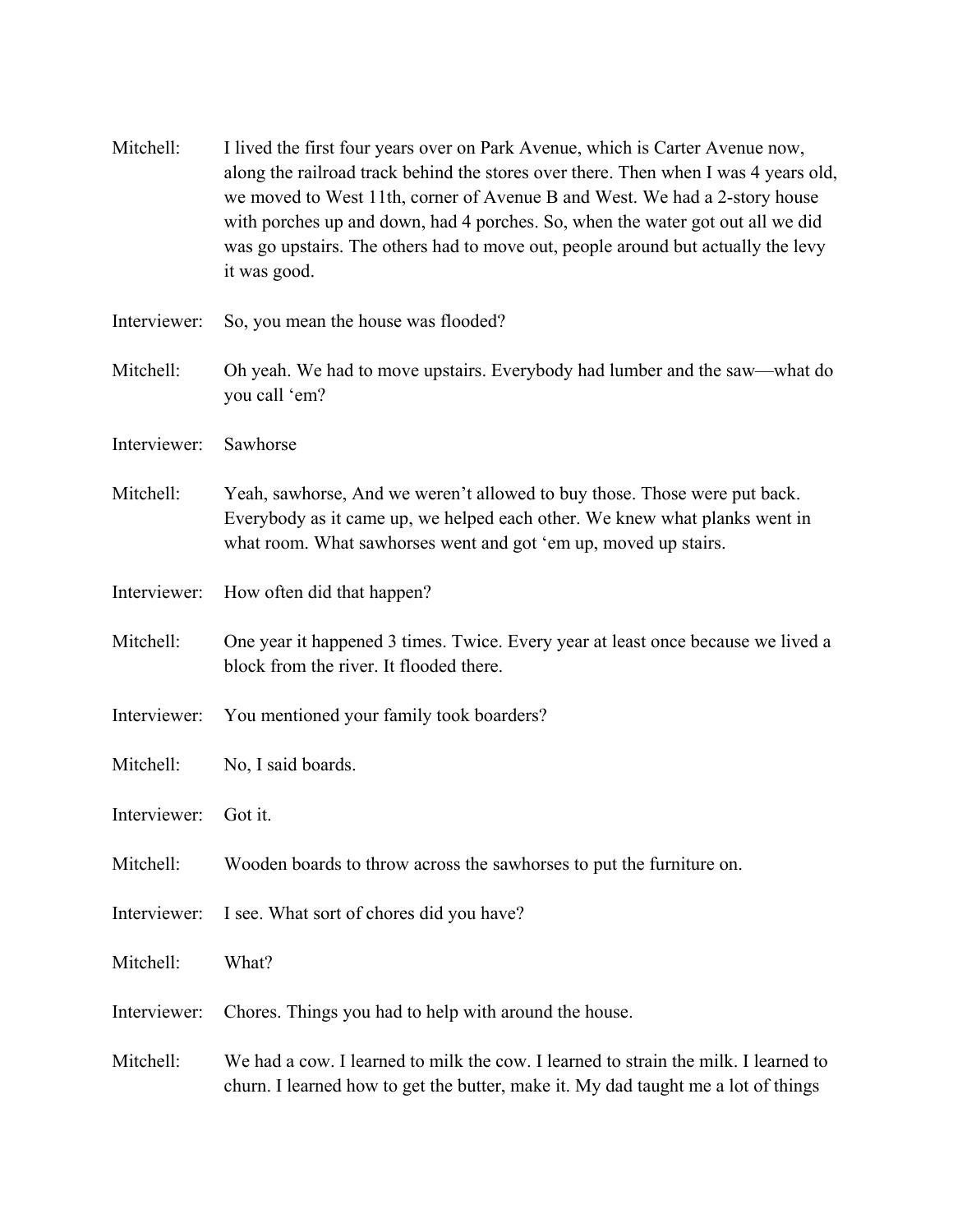because he was gone. I learned how to not to stick my finger in the electric socket cause it would hurt. He said you don't do that. He taught me how to do little things around the house that he would normally have to do and I learned how to do it.

- Interviewer: How did the Depression affect your family? Did you notice a difference?
- Mitchell: Yeah, yeah, it was bad. We couldn't go to the store and get a drink. It was only a nickel. We didn't ha—never missed any meals. We always had plenty to eat. Because we had a garden and we had potatoes, corn, beans, and everything out of our garden that mother would can. We would eat 'em through the year. But as far as buying stuff from the store we didn't get to do that until we were way up. We didn't have a car until I was 16. Except for one year we moved in the country in 1930. He bought a Model T and we had that Model T. I've gone all the way from 2 horse wagon to Model T to Model A. I bought a Model A to drive back and forth to the hospital. On up to they're going into outer space now so I don't know what they're gonna do. If in the next 100 years if there's advances like we did now then I don't know where we'll be.
- Interviewer: Well tell me what your memories are of President Roosevelt are at that time?
- Mitchell: We liked him. I liked him. We were glad to have him get a third term. He was— He did a lot for the country. He did the CCC [Civilian Conservation Corps], started that. He gave them PA [WPA-Works Progress Administration] workers a lot of work. I think he was a good President. Course he's got a lot of people that don't think that.
- Interviewer: So, you remembered when he got that third term?
- Mitchell: I do. We were out. We had bought a place in the country that I wanted, so bad to live, all my life to live in the country. We were out there cleaning the house in '45 when he died. I remember that. It was a sad time.
- Interviewer: How did you hear that news?
- Mitchell: We had a radio. We only had radios then. No TVs.
- Interviewer: Tell me about your early education. How were you schooled?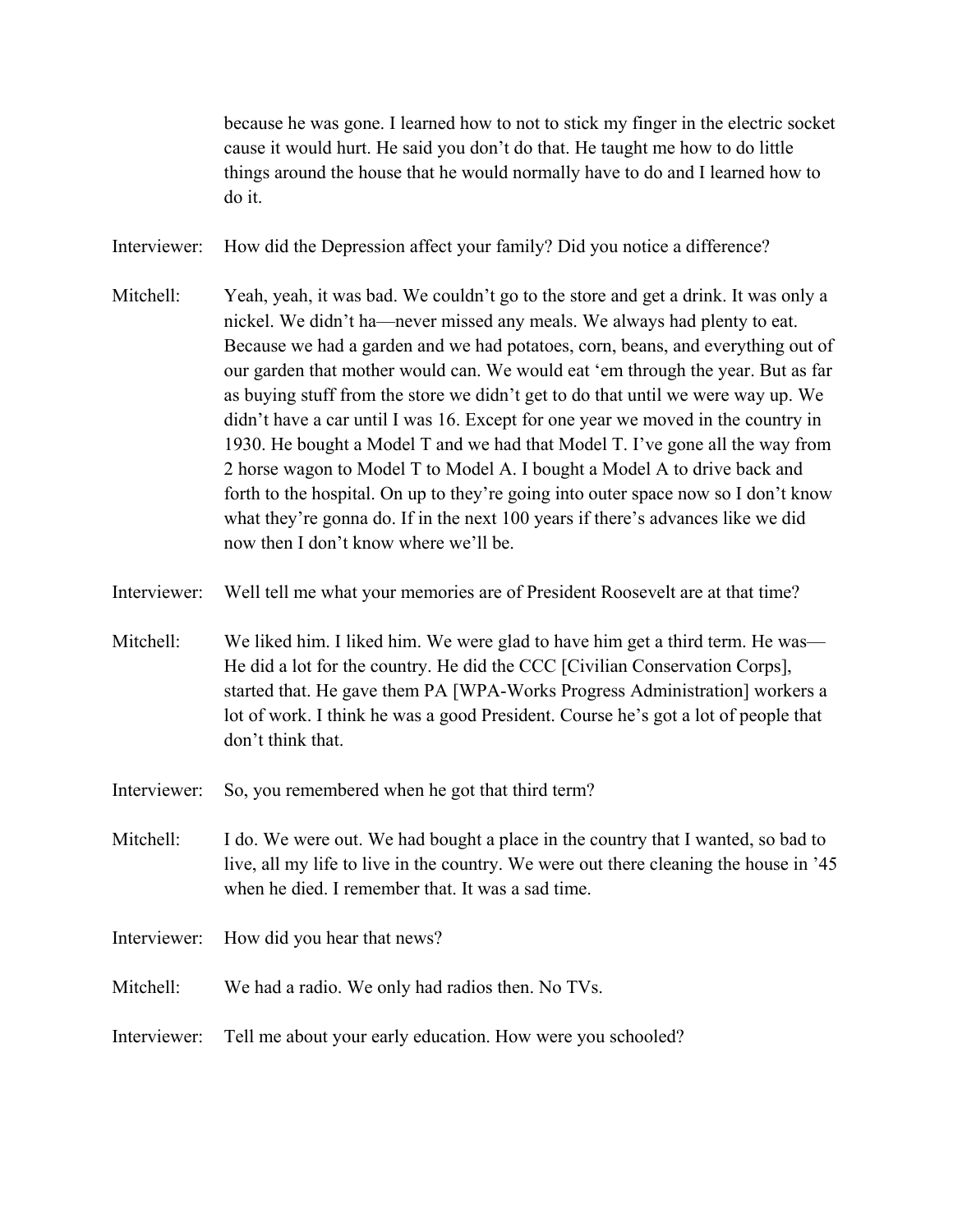- Mitchell: I went to fourth ward school for the first 6 grades. The next 2 years I went to seventh and eighth up on the hill, the clock. Then we went to a boys high for my first year, my freshman year. My sophomore year we were meeting in the gym with this partition between us and they had built a girls school. Then they sent us girls way off from the boys. It shoulda been junior high and senior high like it is now. But it was boys school and girls school then. The girls didn't like it. The boys didn't like it either.
- Interviewer: So, you would've rather gone to school together?
- Mitchell: It would've been better for everybody to mingle and to have—. I don't think it's good to just have girls by themselves and boys by themselves.
- Interviewer: So, what sort of a student were you?
- Mitchell: A good one. Since I have to answer it, mostly A's. My daddy respected A's because he thought I could do it. And he took my report card and one time I made a C and he took me off the bicycle for a month. And that just broke my heart. I had found out from the teacher I was gonna make A's and then on Friday before, report cards came out every month then. I went home and told him and he said no. A month until I see the report card, that's what it's gonna be. He always kept his word so we couldn't get around him, which we shouldn't he been able to.
- Interviewer: So, he was strict?
- Mitchell: Yeah, I would say so. Was mad at him then, but glad that he was. We had a real good, enjoyable childhood.
- Interviewer: When did you graduate high school? Do you remember the year?
- Mitchell: 1942.
- Interviewer: At that time what were your goals, your hopes for the future?
- Mitchell: Well, I wanted to be a WAAF but mother wouldn't sign for me to go in. They used the women, not to shell and bombing all, but they ferried the planes to the boys. I wanted to fly the planes but mother said no.
- Interviewer: Why do you think she said no?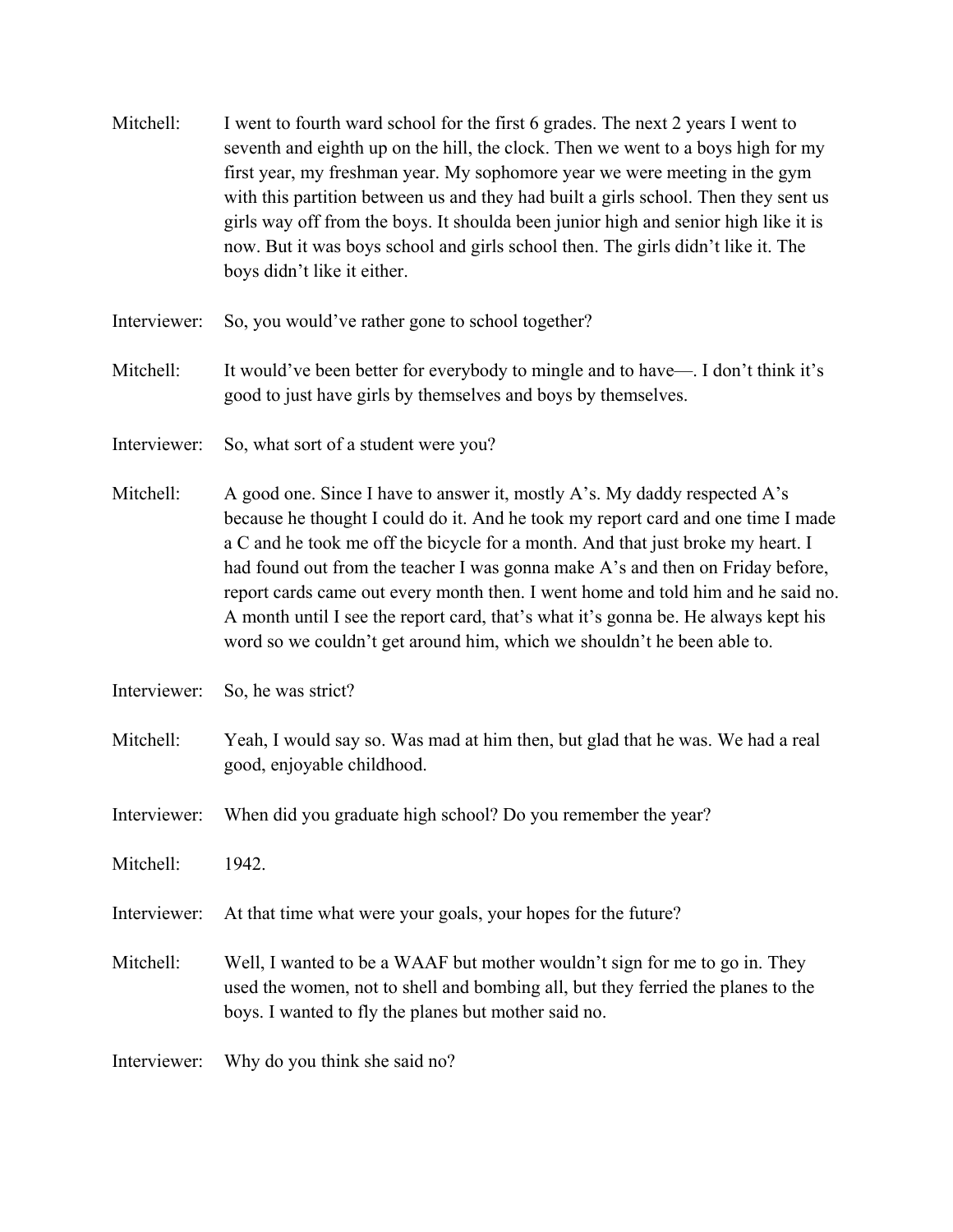- Mitchell: It didn't have a good name, a good reputation at first when it started. I don't know why. Probably mother just didn't want me to go. Was fussy.
- Interviewer: Why did you want to go?
- Mitchell: Well I was ready to fight 'em and get 'em, help all I could. Our whole class wanted to join up soon as we graduated. A lot of our boys did. They got their mothers to sign and they went in the service. It was December '41, we all wanted to join up and fight.
- Interviewer: So, the attack on Pearl Harbor came in the middle of your Senior year then?
- Mitchell: Right.
- Interviewer: Tell me what your memories are of that day.
- Mitchell: They called us all in the gym and we heard his, FDR, voice on the radio. When he said we are now in war, at war with Germany and Japan. It was a sad time for the whole student body. But that was his speech. He talked to us. I don't know what all he said. But I remember that he gave a rousing speech to the whole nation and it was good.
- Interviewer: You finished out the year and you were hoping to join the—
- Mitchell: Yeah, but I couldn't so I did one year at Bob Jones and took a business course in Cleveland, Tennessee. And I worked my way through waiting tables at 25 cents an hour.
- Interviewer: Why did you choose Bob Jones? How did that come about?
- Mitchell: Because it was a Bible college and I wanted to go to a Bible college.
- Interviewer: You said you did one year?
- Mitchell: Yeah. One-year business course. Came back and worked 2 or 3 places for RCA truck lines, a place up in north Rome—the bedspread, back then they had—

Interviewer: Chenille?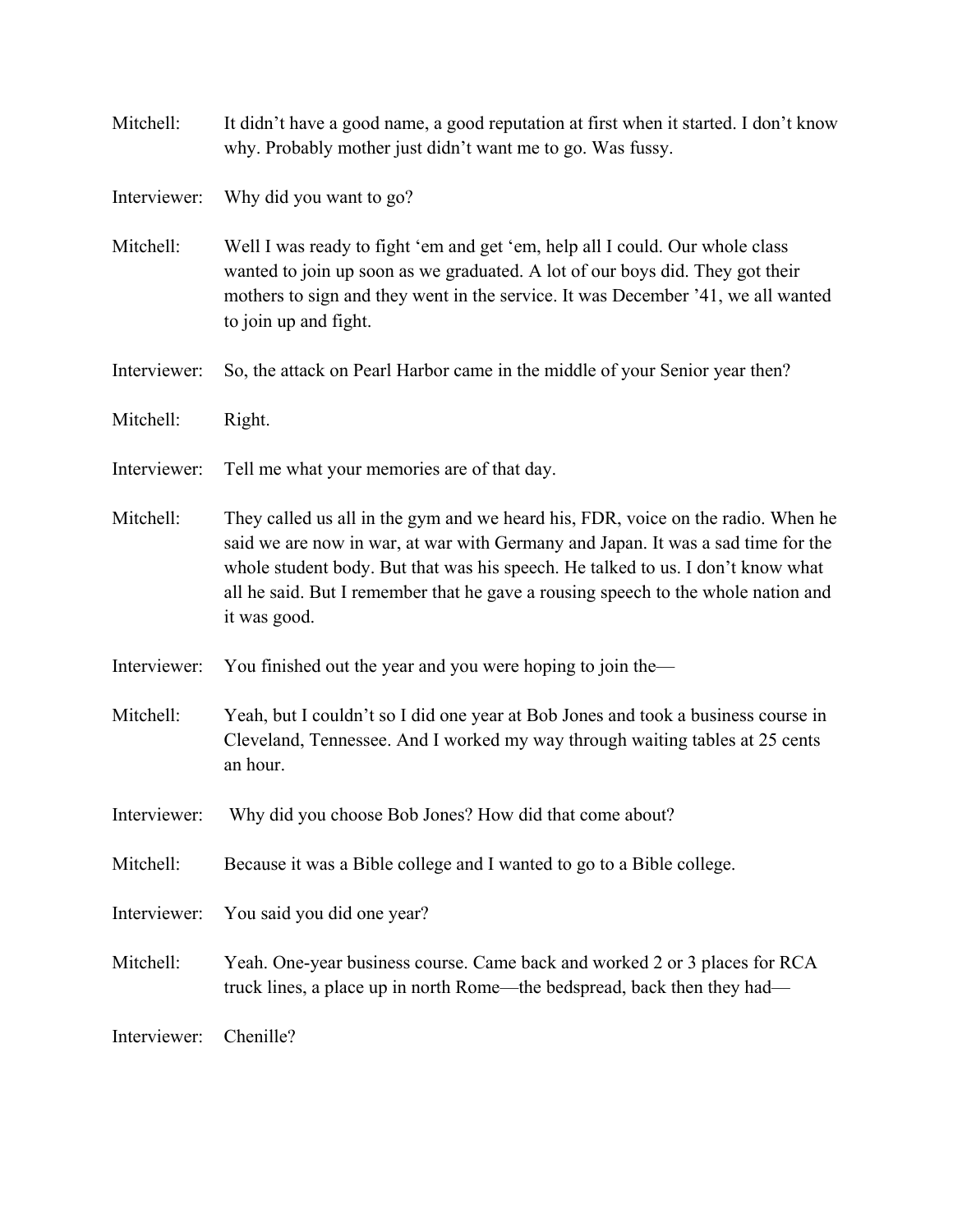| Mitchell:    | Chenille bedspread! Thank you, my memory goes. I worked there in the office.<br>Then I got the job out at Battey.                                                                                                                                                                                                                                                                                                                                                                                                                                    |
|--------------|------------------------------------------------------------------------------------------------------------------------------------------------------------------------------------------------------------------------------------------------------------------------------------------------------------------------------------------------------------------------------------------------------------------------------------------------------------------------------------------------------------------------------------------------------|
| Interviewer: | Let me ask you, why did you come back after one year? Was it a one-year<br>program?                                                                                                                                                                                                                                                                                                                                                                                                                                                                  |
| Mitchell:    | It was one-year business course and that's all the money I had. Had a little saved<br>up and then got a scholarship and worked through because my parents couldn't<br>help me.                                                                                                                                                                                                                                                                                                                                                                       |
| Interviewer: | When you came back after one year did you lived with them again?                                                                                                                                                                                                                                                                                                                                                                                                                                                                                     |
| Mitchell:    | Yeah, oh yeah.                                                                                                                                                                                                                                                                                                                                                                                                                                                                                                                                       |
| Interviewer: | You had several jobs at first.                                                                                                                                                                                                                                                                                                                                                                                                                                                                                                                       |
| Mitchell:    | Yeah, didn't last very long. You'd get a better job or go to another place. But I<br>get—I wanted to go out there as soon as the hospital was built. I felt like I could<br>do something out there for the boys.                                                                                                                                                                                                                                                                                                                                     |
| Interviewer: | Let's talk about that. You came back, it was about 1943, I'd guess, by now, if<br>you'd completed a year at Bob Jones.                                                                                                                                                                                                                                                                                                                                                                                                                               |
| Mitchell:    | Yeah.                                                                                                                                                                                                                                                                                                                                                                                                                                                                                                                                                |
| Interviewer: | Talk to me about Battey Hospital. Was it older or had it been built for the war?                                                                                                                                                                                                                                                                                                                                                                                                                                                                     |
| Mitchell:    | It was just built for the boys. It was new. We-I have a little booklet that they<br>gave the boys and gave everybody the employees that had a layout and all, and<br>what they offered out there. I don't know if you have it in your museum or not.<br>Would be nice to have. We were treated. Every morning we'd get the paper from<br>the Colonel's office. It was where they were discharged, where the boys were<br>brought in. We were treated like that. When I got discharged, I was discharged<br>just like a soldier out of the workforce. |
| Interviewer: | Well let's go from the very beginning. How did you hear about Battey Hospital in<br>the first place?                                                                                                                                                                                                                                                                                                                                                                                                                                                 |
| Mitchell:    | We all knew it was being built because it was such a big thing and I<br>applied and got the job. It was writing passes for everybody that came into                                                                                                                                                                                                                                                                                                                                                                                                  |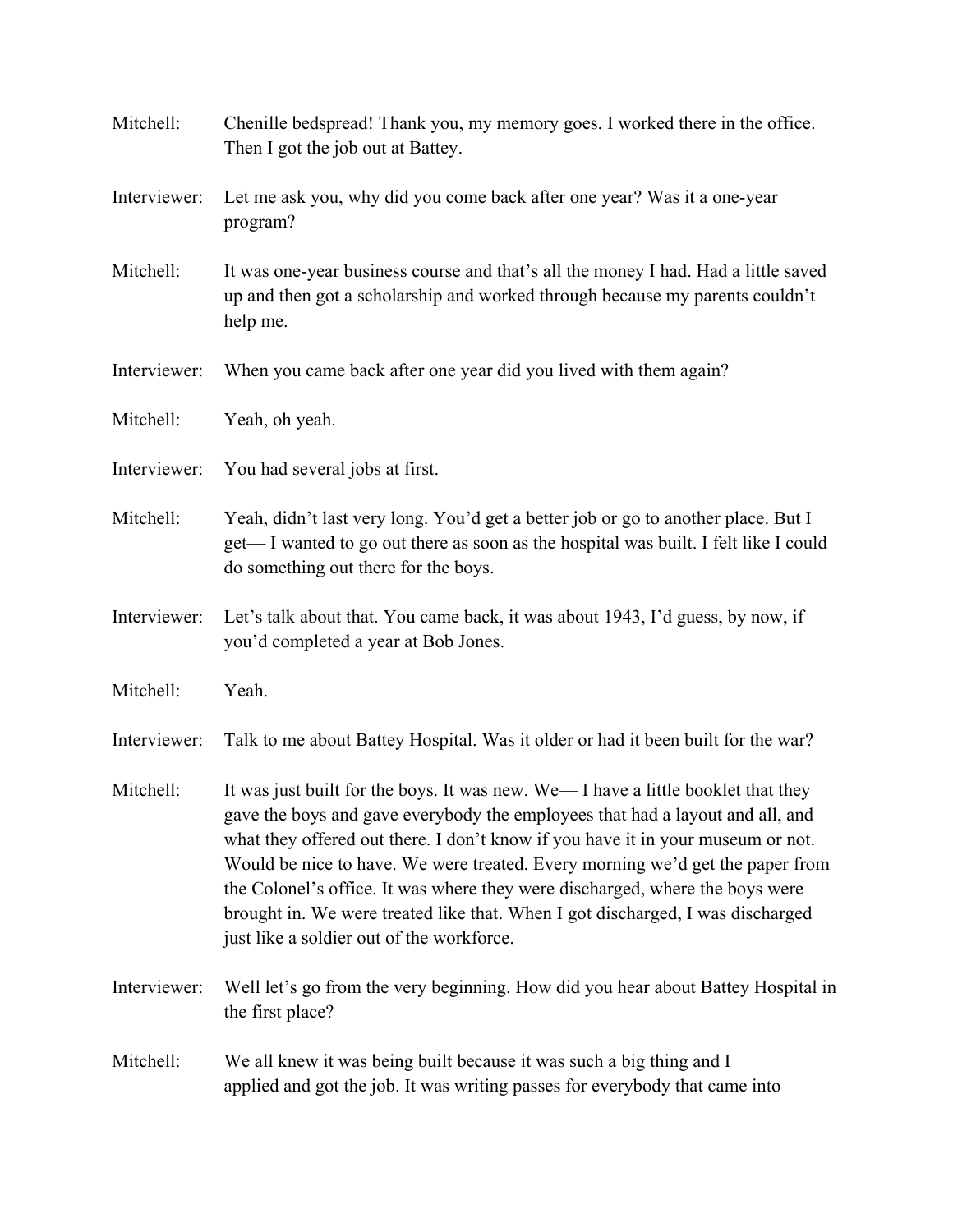the hospital. No matter who they were they had to get a pass from me or the person that— it was 24-hour job at desk. Sometimes I'd pull 16 hours if the girl didn't come in on the night shift. My shift was 3-11 and I loved it because I'm geared that way. I stay up all night about 4:30 or 5 I go to bed.

Interviewer: Did you have to interview for the position?

Mitchell: Yes, I did

- Interviewer: And who did you interview with?
- Mitchell: I don't remember. It was some Lieutenant that interviewed me, and names slip me. I forget my own sometimes. [laughs]
- Interviewer: Did you have to wear a uniform?
- Mitchell: No, no.
- Interviewer: What would you wear to work?

Mitchell: You dressed nicely. Back then everybody dressed if you went out in public. If you were goin somewhere on an airplane you wore gloves and a hat. If you went to church you wore gloves, hats, heels. I didn't work in heels, but I did work in a nice dress. You had to look nice for the people cause everyone came in saw me first and that was their first impression of the hospital. That's just like the person that answers the phone should be very knowledgeable in the business now instead of just sayin,"I don't know" or I—that records you get just drive me crazy.

Interviewer: So, sort of like front-line staff?

Mitchell: Yeah.

Interviewer: Can you describe the building? How large was it and—?

Mitchell: Well the bus went by my house and picked me up. I mean that was the route. And it went all the way out the hospital and turned around in the hospital grounds. The hospital had gate 1 and gate 2 and it turned around at gate 2 and they had to walk about a block up to the administration building, which was still standing. And the flagpole's still out in front of it but of course the flag's not flying. They're not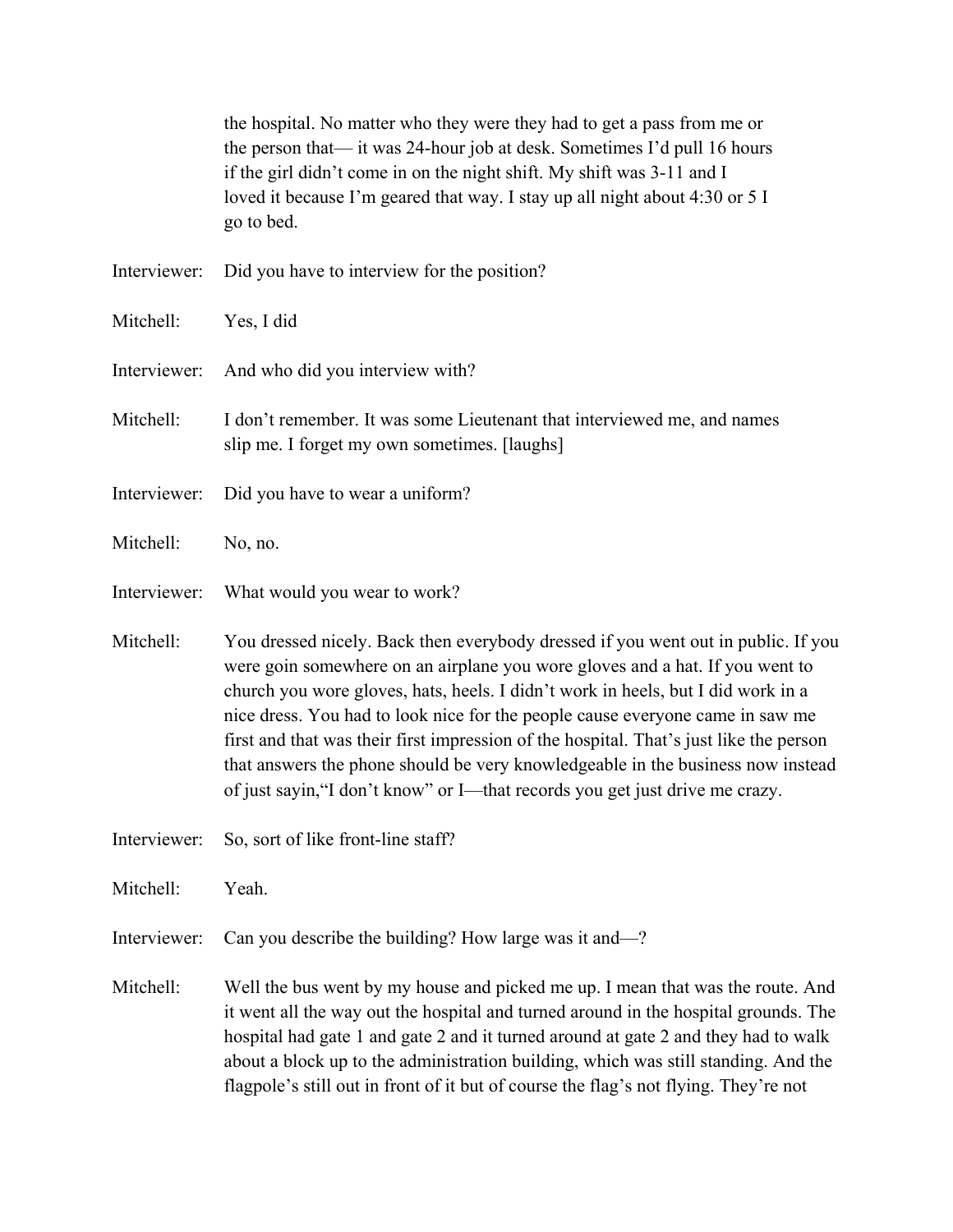using it. That's a big deal with me that they're just letting it sit out there and waste. Oughta be used for something. It was made well and kept well and I don't know how it looks now but I can get very political about that. [laughs]

- Interviewer: Now were you in the administration building?
- Mitchell: Yeah.

Interviewer: Okay, I'm assuming you sat behind a counter.

- Mitchell: (18:44) They all walks up. And my desk was here [motions to her right] and I had a little anteroom here for visitors to wait if they came early. The visiting hours were 2-4 and 6-8. All the people who came in, came to my desk. They were told that at the gate, what they had to do. So they came to me and we already had the—what I get from Susan [someone speaks in the background indecipherable]—the passes. Had those already stamped, made out. All we had to do was put their name on it and the number where they were going like 24C or 21A. I just stamped it and handed it to them. So, it wasn't a very long process.
- Interviewer: Was there security of some kind?
- Mitchell: Yeah. You had to come through gate 1 or 2 and MPs were there. In fact, I saw one guy up there, MP on gate 2, and got introduced to him by the bus driver. We dated for a couple of years. It was—the MPs had a place to live. They had their own dining hall. We had a place for the nurses to live. The patients had their own dining hall, they had a library. It was very good, very nice. It had, we had prisoners of war from Germany, and they kept the grounds. Some of them were awful good looking men. You could see 'em working out there. The MPs were guarding them.
- Interviewer: Where were the prisoners of war imprisoned? Jailed?
- Mitchell: Well, around, you go up to the administration building and you go around to the back. And all the buildings were housed back in there, back in there, around the— Do you know how the hospital's layout at all?

Interviewer: Please describe it.

Mitchell: You go down a main corridor and corridors would go off to the left and right so that all the rooms had windows. And then you down some more and some more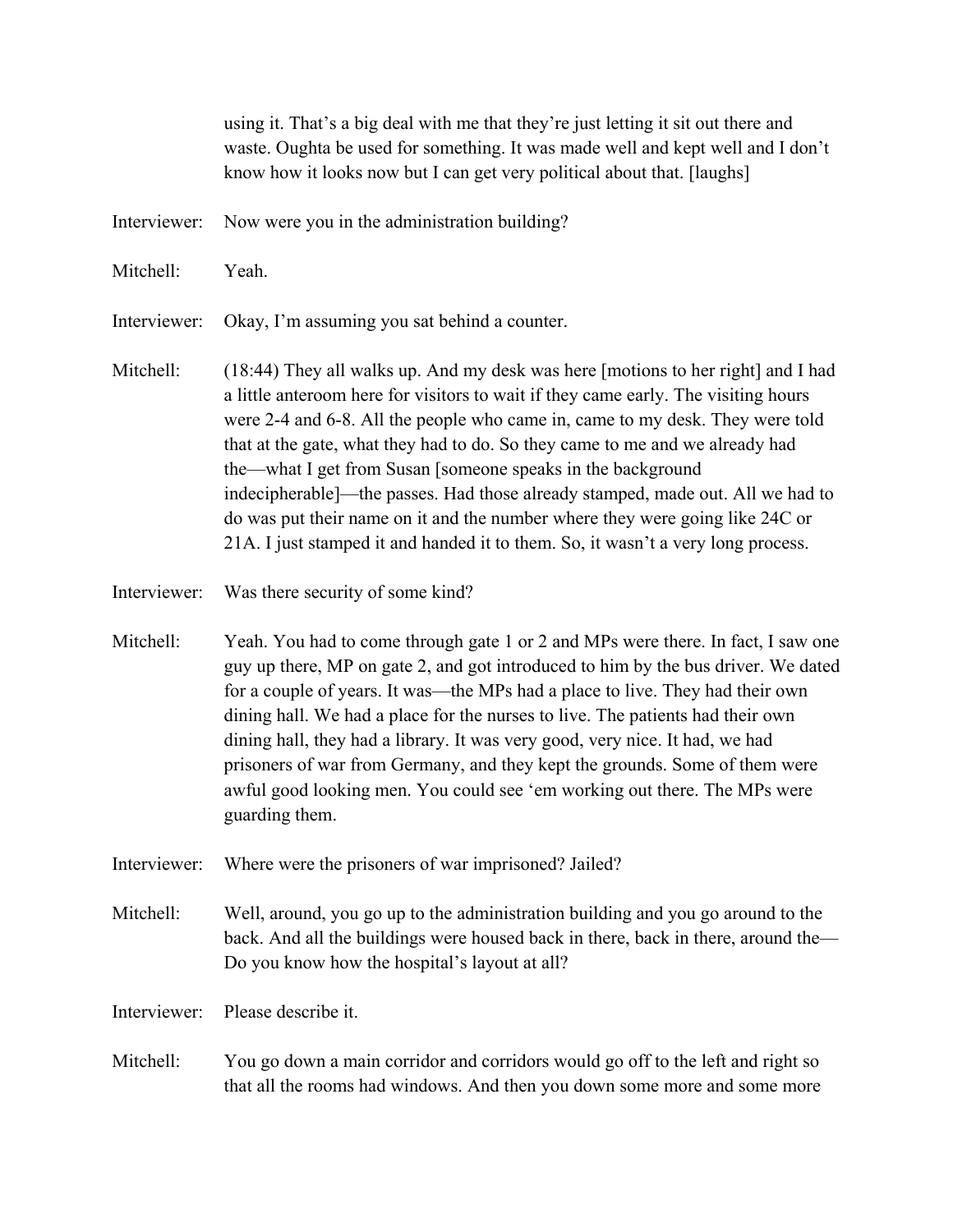would be go off to the right and left. Then go you some more and then you go down to the room and then you go to —We had a phone system where you plug it in and I went down there and messed around sometime with it. Slipped off, it was fun to get 'em, plug it in. We would all, after the visitors left, gate 1, 2 the guys that took e'm in. The guys that looked after 'em. My office would all plug in and we would all, till 11 o'clock. If Colonel came get one, told us, we all hung up and got busy.

- Interviewer: So that was a time when maybe visitors weren't coming in?
- Mitchell: After 8 o'clock. We just didn't, well I did nothing except the boys would come up and talk to me and that was awful. To listen to their things from the European theater. And then they got off of their train all the way from Charleston. We had the railroad coming to the hospital. And then they started coming from the Pacific and it was all the difference in the world in the guys coming from there. I don't know if you know what Section 8 is, but there were people there that, who came back. And you were sorta messed up. You had what we called walking wounded. They were allowed to go out some. But then there was some that was behind bars that couldn't go out. It was so messed up. If they fought different, you fight in mud in Europe, you fight in the jungle over through the Philippines and all over there. It was frightening to listen to what they went through. And they wanted to tell me but they couldn't tell their family, but they could tell me. Almost had a nervous breakdown after listening to so many of 'em cause so heartbreaking [voice cracks with emotion]
- Interviewer: So, you did then have a lot of interactions with these soldiers?
- Mitchell: Well yeah I dated some of them too.
- Interviewer: While they were in the hospital?
- Mitchell: [laughs] No. I dated a guy that had his arm out like this [arm straight out, stiff], his whole arm was in a cast. We went out and he said, "you not ashamed to go out with me?" "You got that for me. I'm not, I'm proud of it." I was proud. There's a lot of patriotism in World War II that you don't have now. We were glad to do without, glad to give things, glad to things that were rationed. We griped a little but we were glad that we were helping the war effort. I still have a ration book that I didn't use all of it. Shoes were rationed. Course you couldn't get tires for your car. Cars were not made. If you'll check there were no '45s and '46 cars made at all unless they went back. I know there was no '46. We had—no '45s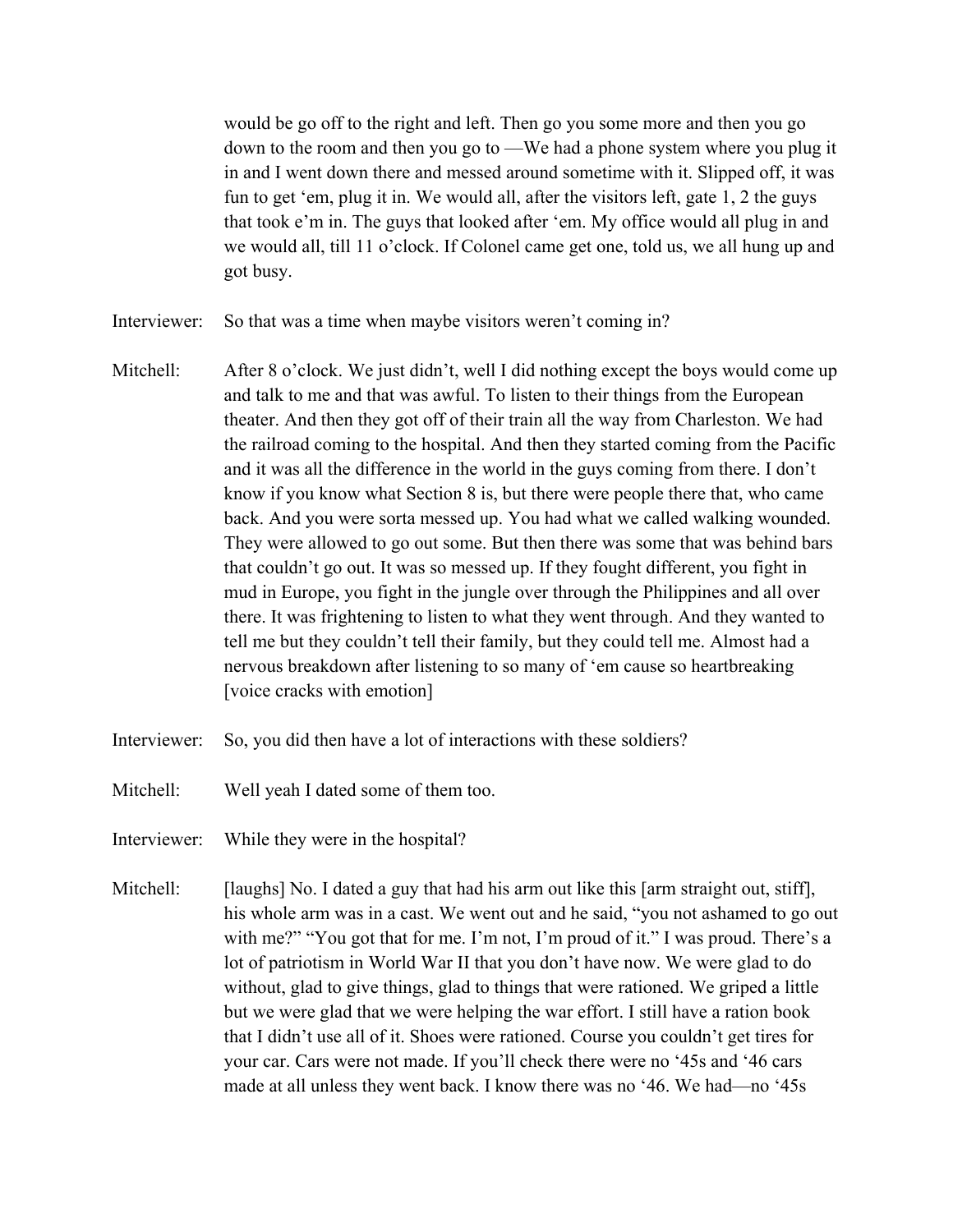|              | made. They started making 'em later but—everything. We scrapped metal, we'd<br>find a nail, we'd save it. Take it to wherever, as kids.                                                                                                                                                                                                                                                                                                                                                                                                                                                                                                                                                                                                         |
|--------------|-------------------------------------------------------------------------------------------------------------------------------------------------------------------------------------------------------------------------------------------------------------------------------------------------------------------------------------------------------------------------------------------------------------------------------------------------------------------------------------------------------------------------------------------------------------------------------------------------------------------------------------------------------------------------------------------------------------------------------------------------|
| Interviewer: | Let me ask you: Could you give me an approximate number of how many soldiers<br>were at the hospital at any given time?                                                                                                                                                                                                                                                                                                                                                                                                                                                                                                                                                                                                                         |
| Mitchell:    | [shakes head no] No I can't.                                                                                                                                                                                                                                                                                                                                                                                                                                                                                                                                                                                                                                                                                                                    |
| Interviewer: | Was it hundreds?                                                                                                                                                                                                                                                                                                                                                                                                                                                                                                                                                                                                                                                                                                                                |
| Mitchell:    | Yeah.                                                                                                                                                                                                                                                                                                                                                                                                                                                                                                                                                                                                                                                                                                                                           |
| Interviewer: | Ok. And I'm assuming from what you said it was the full range of injuries.                                                                                                                                                                                                                                                                                                                                                                                                                                                                                                                                                                                                                                                                      |
| Mitchell:    | Yes.                                                                                                                                                                                                                                                                                                                                                                                                                                                                                                                                                                                                                                                                                                                                            |
| Interviewer: | For the hospital staff, was it mostly military personnel or civilian?                                                                                                                                                                                                                                                                                                                                                                                                                                                                                                                                                                                                                                                                           |
| Mitchell:    | The nurses were the WACs. You know, we had a head nurse who was—she was a<br>head nurse. [laughter] We had Colonel Faust who was head of all of it. And he'd<br>come sometimes to check at night. Course Gate 1 he had to go through there. Gate<br>1 or Gate 2 and alert everybody, and we were all ready for him. He left us alone<br>pretty well, but he ran a strict hospital. It was very well kept, clean. The boys got<br>service, not like now. They needed it, they got it then. They got off the train, came<br>from San Francisco or wherever they landed over there, and then got onto the<br>train and rode into our place. That's how far they had to come cause the other<br>hospitals were full. That's how this one was built. |
| Interviewer: | You were getting soldiers who were from all over the United States.                                                                                                                                                                                                                                                                                                                                                                                                                                                                                                                                                                                                                                                                             |
| Mitchell:    | Right. Right. Right.                                                                                                                                                                                                                                                                                                                                                                                                                                                                                                                                                                                                                                                                                                                            |
| Interviewer: | Okay, Do you remember local soldiers, local boys who ended up there?                                                                                                                                                                                                                                                                                                                                                                                                                                                                                                                                                                                                                                                                            |

- Mitchell: No, I don't. I'm sorry.
- Interviewer: No, that's no problem! How did they react to coming to Rome, Georgia? Did that strike them in any way? That they were ended up in Georgia when they might have been from New York or—.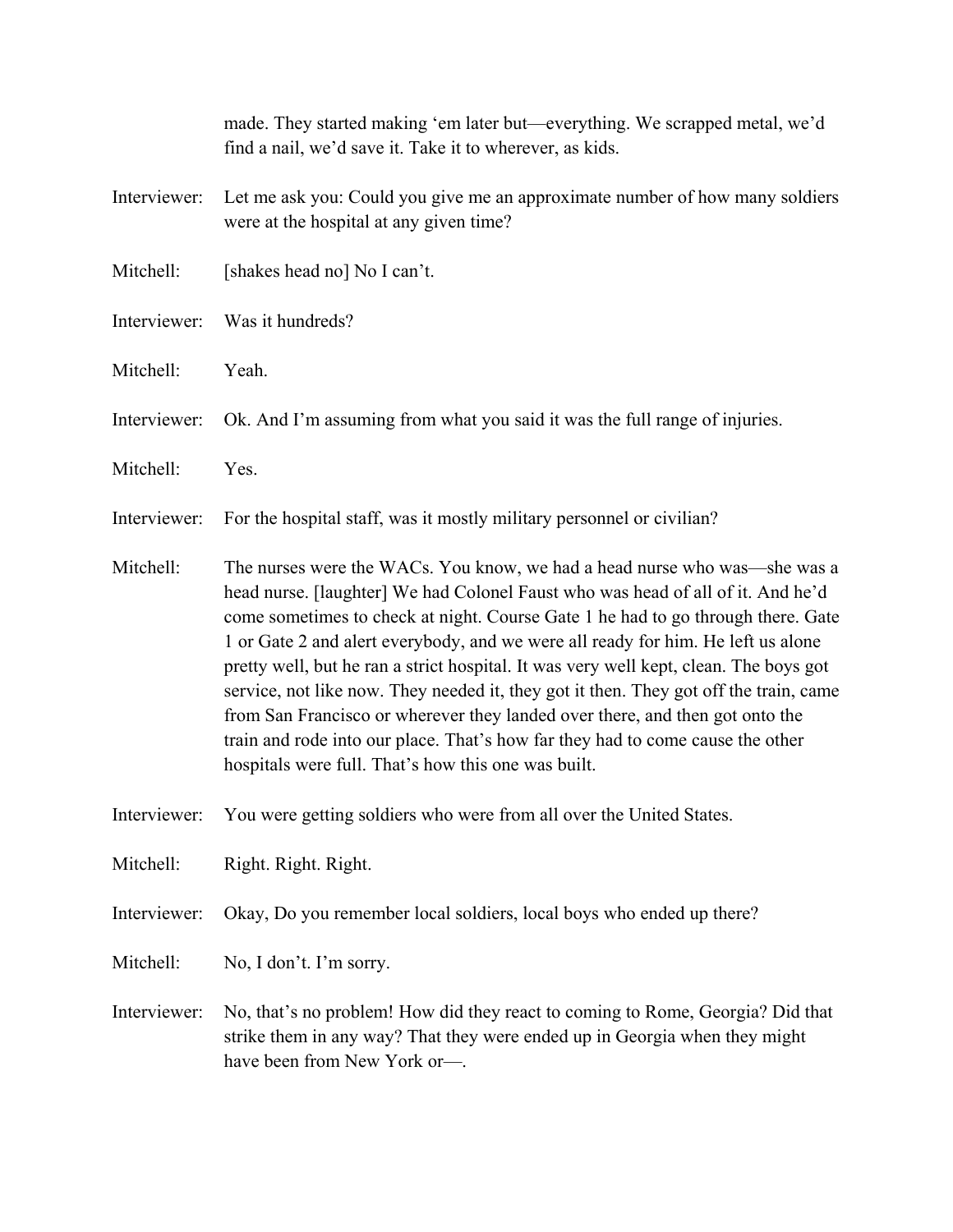- Mitchell: Well they 'rrived. Course they wanted to go to a place close to home where their family could come to see 'em. That's, you know, ok. They had a right to gripe. But they needed to be sent here to get the care that they needed. And they got it.
- Interviewer: What kind of quarters did they have? Individual rooms? Large rooms? How was it structured?
- Mitchell: It went off into the quarters and it had rooms all out what we call wings. And they were in sometimes two to a room, I think. But most of 'em were just one to a room. They had people working there. Most of the ones that worked directly with the boys still were military. No, I don't remember any civilians working directly with the patients.
- Interviewer: What kind of visitors were coming?
- Mitchell: Their pare—family. I'll tell you one that broke my heart was a lil ol' lady from Alabama. Very small, got there early morning. I had day shift that day. She'd come from, ridden the bus all night, she'd had to sell the cow to get the money to buy the ticket to come to see her boy. She wanted to see her boy and visiting hours didn't start until two o'clock. I didn't know what to do and I said, "Well come on in here and have a seat." And I set her up in there and I called the Lieutenant down there where she, where her son was, and I told her that, bout the mother bein in there, she was gonna have to come back that night. The Lieutenant said "I'll tell you what. I'll tell 'em to start the hall and you can start her down the hall. And I won't know he's gone and you won't know she's gone." And I said, "Works for me!" So, I started her down and he had run off all the way and he picked her up and went round and around and around. I stand there crying watchin 'em and I said, "Come on in here." They spent the day there in the room next to me and she had to go back that night. I said, "Go home with me." She said, "No I gotta go back tonight." So, she caught the bus and went back. But families came in and then friends. Some of the boys started dating girls, the walking wounded would. And some of 'em that couldn't get out of bed, the girls would come to see 'em. It was a good flow of people every time.
- Interviewer: Did they, did most of the soldiers return to service after they had healed? Or did most go on home, depending on their injuries?
- Mitchell: When I got the thing every morning, I looked at it, whether they were discharged, they were going back home. They weren't put back in service. They were too—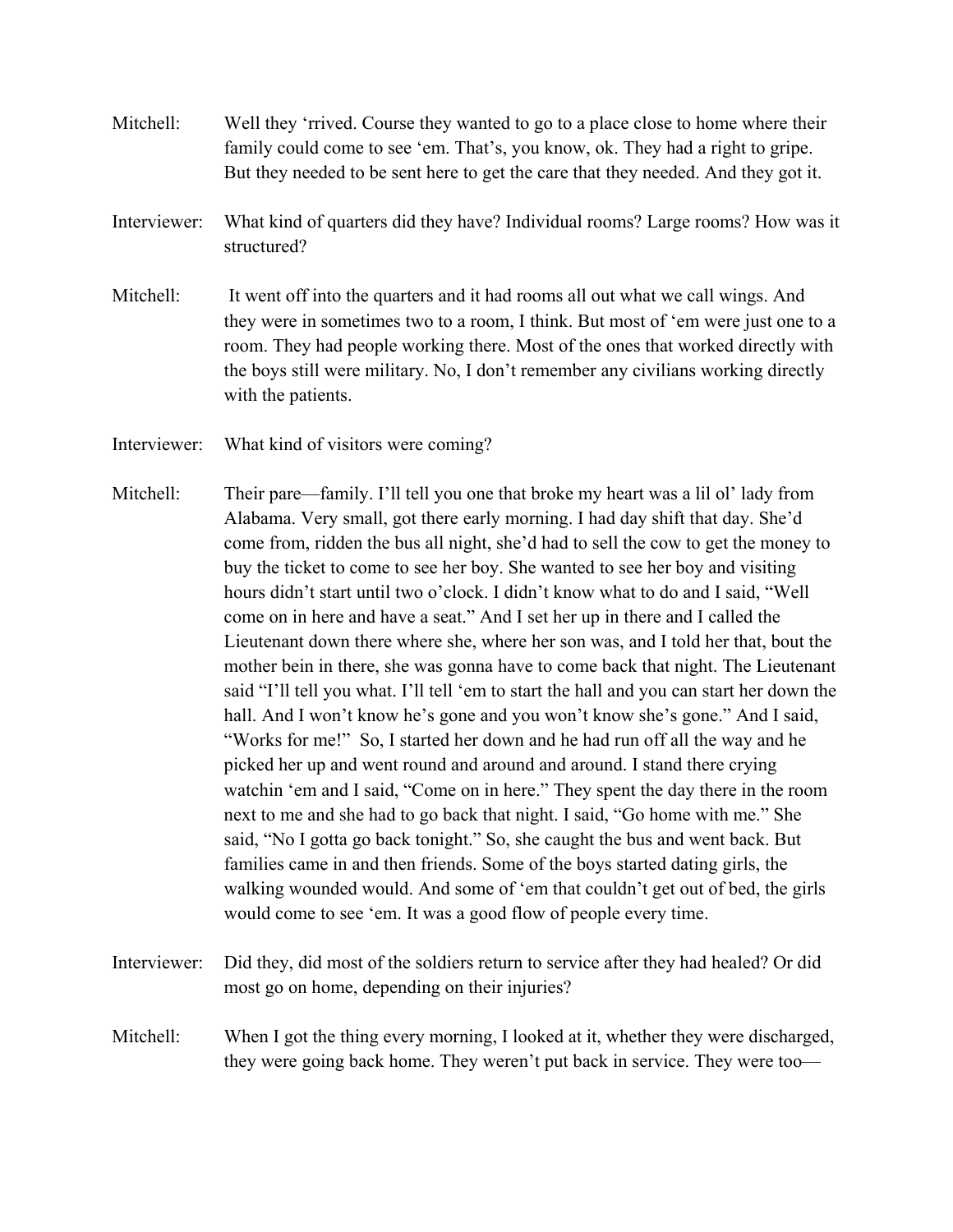|                        | they was wounded too bad and they done their thing. It wasn't like Iraq-you go<br>and come back, you go and come back.                                                                                                                                                                                                                                                                                                                                                                                                                                                                                                                                                                                                                                                                                                                                                                                                                                                                |
|------------------------|---------------------------------------------------------------------------------------------------------------------------------------------------------------------------------------------------------------------------------------------------------------------------------------------------------------------------------------------------------------------------------------------------------------------------------------------------------------------------------------------------------------------------------------------------------------------------------------------------------------------------------------------------------------------------------------------------------------------------------------------------------------------------------------------------------------------------------------------------------------------------------------------------------------------------------------------------------------------------------------|
| Interviewer:           | You mentioned working from 3pm to 11pm.                                                                                                                                                                                                                                                                                                                                                                                                                                                                                                                                                                                                                                                                                                                                                                                                                                                                                                                                               |
| Mitchell:              | Right.                                                                                                                                                                                                                                                                                                                                                                                                                                                                                                                                                                                                                                                                                                                                                                                                                                                                                                                                                                                |
| Interviewer:           | How much money did you make? Do you remember?                                                                                                                                                                                                                                                                                                                                                                                                                                                                                                                                                                                                                                                                                                                                                                                                                                                                                                                                         |
| Mitchell:              | She asked me that the other day and I don't remember. But it was better than pay<br>outside. I think it was around \$2,000/year, which doesn't seem very much, but it<br>was good money then.                                                                                                                                                                                                                                                                                                                                                                                                                                                                                                                                                                                                                                                                                                                                                                                         |
| Interviewer:           | I think that was significant at the time.                                                                                                                                                                                                                                                                                                                                                                                                                                                                                                                                                                                                                                                                                                                                                                                                                                                                                                                                             |
| Mitchell:              | Yeah.                                                                                                                                                                                                                                                                                                                                                                                                                                                                                                                                                                                                                                                                                                                                                                                                                                                                                                                                                                                 |
| Interviewer:           | Were you mostly putting that money away or spending it?                                                                                                                                                                                                                                                                                                                                                                                                                                                                                                                                                                                                                                                                                                                                                                                                                                                                                                                               |
| Mitchell:              | Well I was spending it because we bought a house. My sister and I put all of our<br>money into it to buy the house. When we bought the place out in the country. It<br>wasn't all that much. You didn't draw all that much remember. That's just what<br>you made. But we, I was buying more bonds. It was good. I bought this Model A<br>from the guy that was almost brand new. I drove that thing from morning to night.<br>I had a C ration card which gave me all the gas I needed because I worked at the<br>hospital and back and forth and I lived out. So, I rode—I went to Chattanooga, I<br>went to Atlanta in it. Which I guess really, I shouldn't but I made one trip each<br>way. I had to go. I was collecting books and I had to go to some of the<br>secondhand bookstores down there just to see what they had. That's where I spent<br>my money instead of buying an ice cream or Dr. Pepper, I'd buy used books. And<br>started buying 'em and still buying 'em. |
| Interviewer:           | Did you have any breaks during the day?                                                                                                                                                                                                                                                                                                                                                                                                                                                                                                                                                                                                                                                                                                                                                                                                                                                                                                                                               |
| Mitchell:              | Yeah, if I wanted it. Yeah, you could take a break.                                                                                                                                                                                                                                                                                                                                                                                                                                                                                                                                                                                                                                                                                                                                                                                                                                                                                                                                   |
| Interviewer:<br>women? | Can you tell me something about your coworkers? Was it mostly men? Mostly                                                                                                                                                                                                                                                                                                                                                                                                                                                                                                                                                                                                                                                                                                                                                                                                                                                                                                             |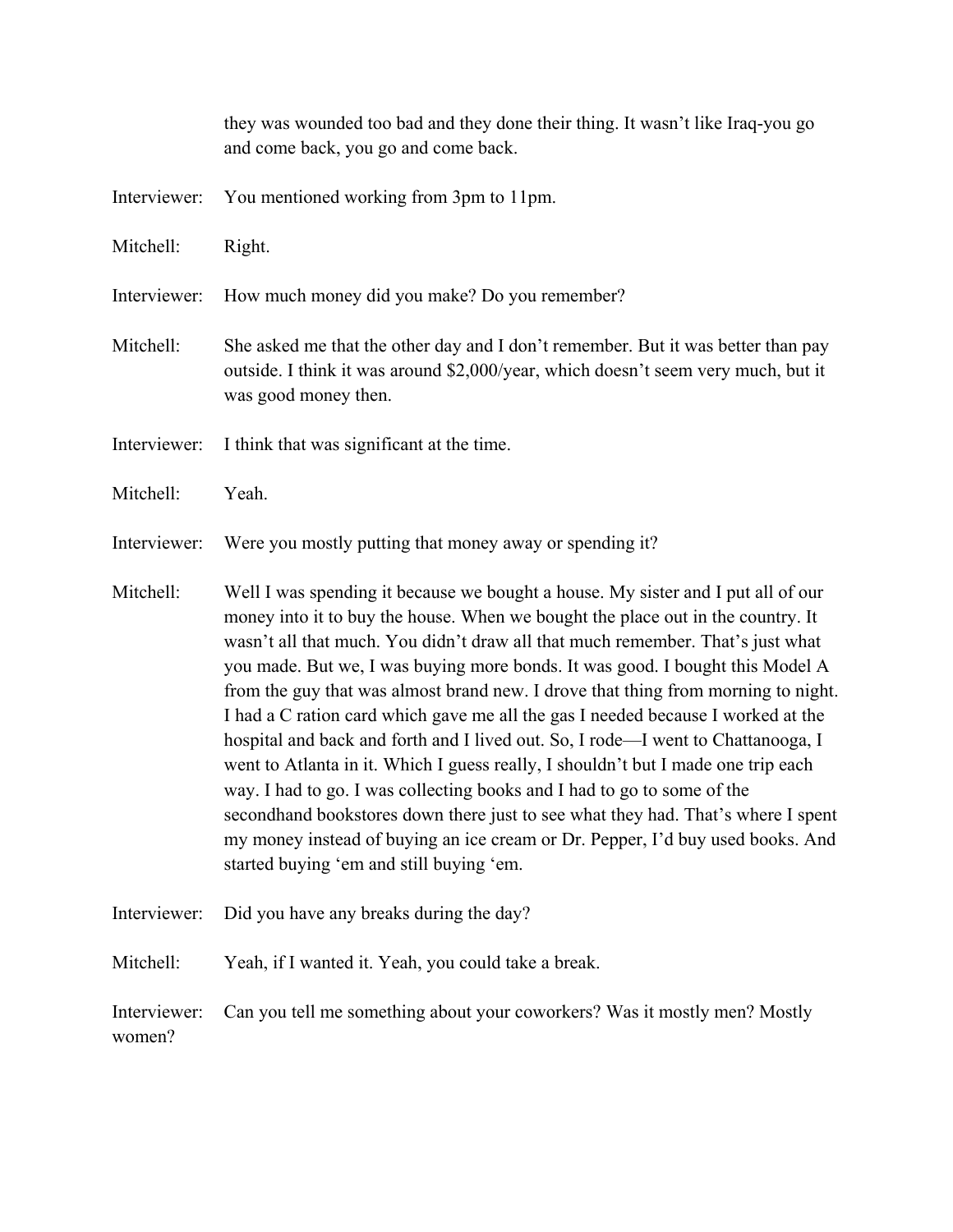- Mitchell: I took a Sergeant's place and he left. There was a Corporal still working there, he left pretty soon. After I got there, they hired somebody else. There were 3 girls working each shift. And then we had one that rotated so we could get a day off. Sometimes the night girls didn't come in so the 3 -11 girl had to do a double. Which was alright, you know? I didn't mind doing that.
- Interviewer: Were there any African American people who worked there?
- Mitchell: I don't remember any at all.
- Interviewer: What about soldiers? Any black soldiers?
- Mitchell: Well I didn't come in contact with soldiers per se. The MPs I don't think there was any black MPs. No patients that were, I didn't—there could've been, but I didn't come in contact with 'em.
- Interviewer: I wanted to talk a little bit about the—Well it looks like you've answered most of these questions. So, I wanna move on to the entertainment. What sort of entertainment was there for the soldiers?
- Mitchell: Big bands came to play for 'em. They didn't come through me cause entertainment took care of that. The bigger entertainments—the guy Phillip Morris cigarettes. Back then he was saying [sings] "Call for Phillip Morris." And he was dragging it out and that was the way they advertised the cigarettes then. He was just a little guy. He visited. He came through my desk. And I wrote him a pass. Henry Ford came. He had to get a pass I said, "you gotta get a pass like everybody else." And I said I'd rather you, I'll give you a pass if you put your name on this check right here. If you write on your check. Checkbook." He said, "No can't do that." I said, "What're you gonna do with all your money?" He said "I'm gonna give it to Ms. Berry." And I said "Yeah Martha Berry needs it. She needs it so I'll let you go. I'll give you a pass." But we talked and then the—. I left this to the last—Helen Keller came through with her second companion, Miss Thompson. And next to being saved, that was the greatest joy of my life was talking to her and seeing what she did. She would talk to me like this [Motions with fingers to indicate the ASL manual alphabet] course I didn't know what she'd said. She'd tell her teacher. Teacher'd tell me. But she could also talk some. Not much inflection in her voice at the time. But I experienced it. I saw it. I held her hand. She did me but I still don't know how that lady ever learned to talk! I don't know! She would, she'd put her thumb here [on throat] and one finger, I don't know which one, on my mouth, and on my nose. And I would mouth my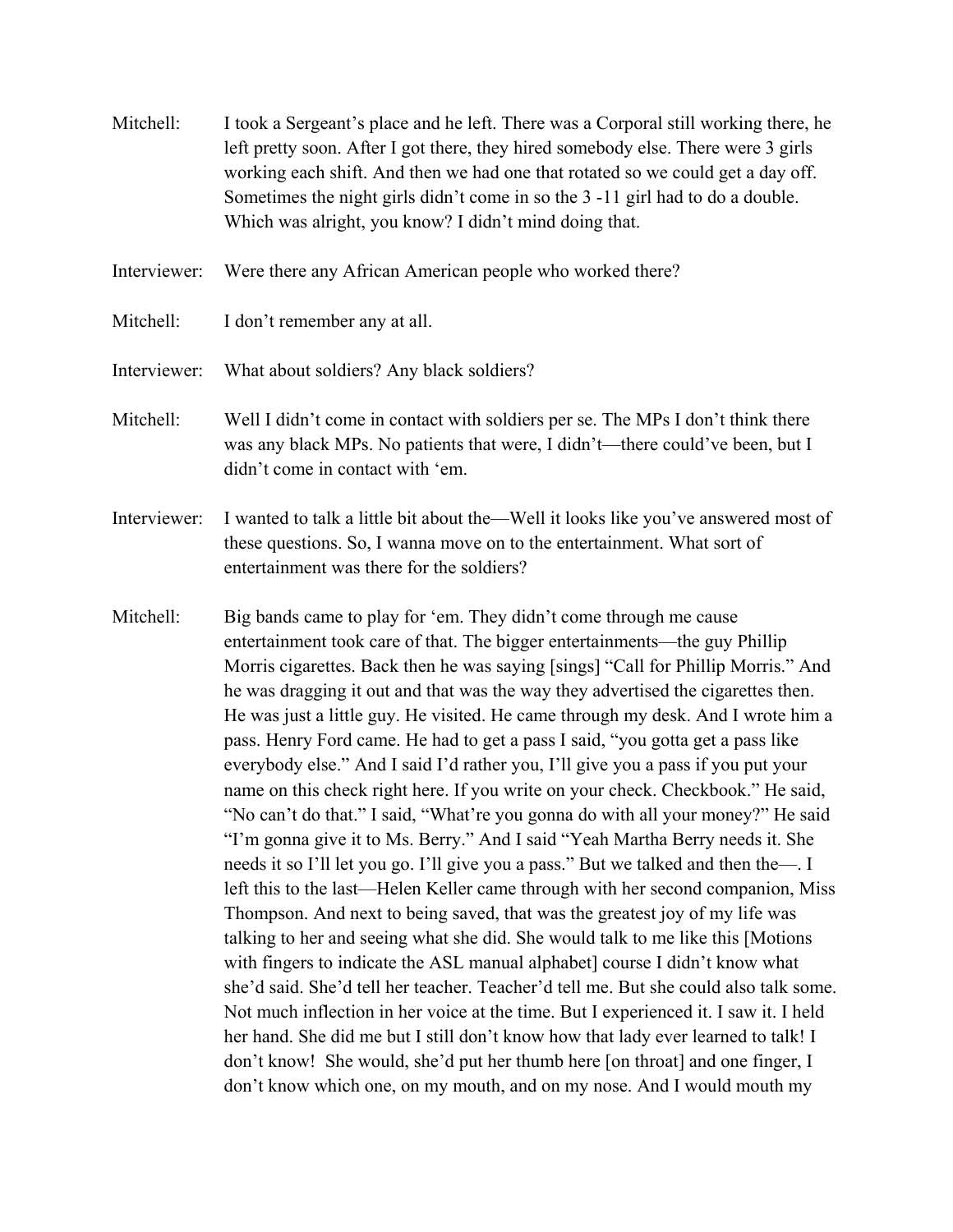words slowly and enunciate 'em good. She could read that and she'd answer me. That woman got degrees. She got her Masters. She learned 4 or 5 different languages in Braille. She spoke all over the world to everybody. She was a wonder. I just don't know how. It—the Lord had to have helped her. She couldn't have done it by herself. Miss Anne Sullivan was her first teacher. But on Facebook, if you wanna go, this Miss Thompson tells about this and it shows Helen Keller doin that like she did to me. Shows how she would talk to other people.

- Interviewer: Did you know she was gonna come before she showed up? Were there preparations? How did that come about?
- Mitchell: I don't remember. There was so many people that went in and out every day. Hundreds went through till—We did well to get the passes in. But it was just those were memorable now and at the time there were others that came through that were just as memorable, but she was the best.
- Interviewer: Do you remember how long she stayed at the hospital there visiting?
- Mitchell: She went to the wards and stayed for hours. And she, they played a piano, they had a wooden stage. She got up there and stood right by the piano and put her hands on the piano and got the vibration. And [makes conducting motions] to the music. She could keep up with the beat. Not singing it, but the beat. It was amazing. Just how she could adapt herself to her handicap. Of course, she was a great blessing to the boys who went down there to show them what they could do if they set their mind to it. It helped a lot of the boys. The boys told me that seeing her amazed them and also gave them hope that someday they could do things that they couldn't do then. Course we all tried to encourage 'em.
- Interviewer: With someone like Henry Ford—Was that someone you knew well before he came?
- Mitchell: No, I didn't. I knew of him. I knew his cars. I was driving one of them! But I don't really know what he came for.
- Interviewer: That's why I'm asking. Why would he have come?
- Mitchell: Well, to show that if you can make money, you can get to be a millionaire. I guess, was the only thing [laughs] I, but, was just a talk they thought they could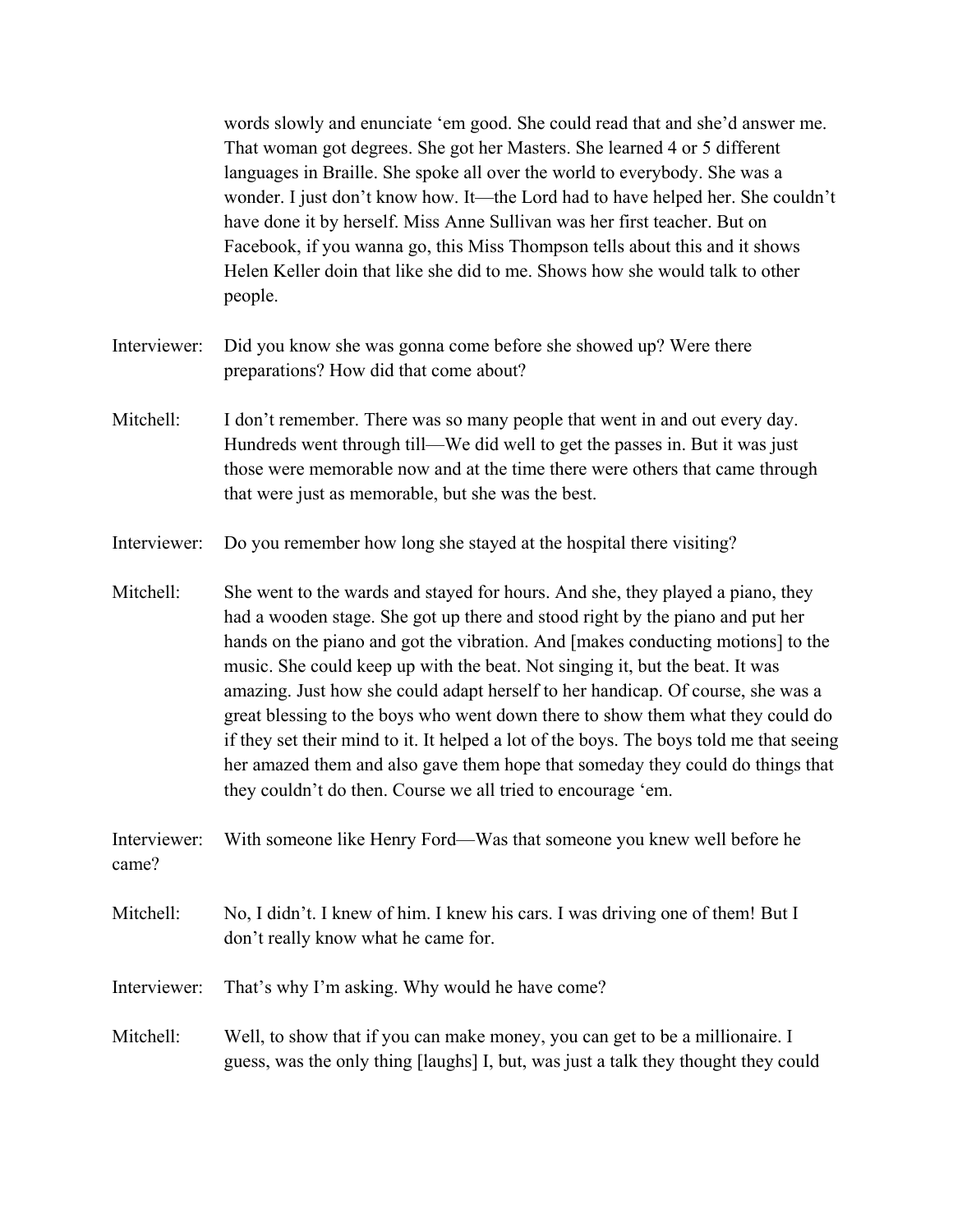help them with encouraging. He didn't give 'em anything. He could've given 'em something but he didn't.

Interviewer: A \$100 check?

Mitchell: Yeah. [laughs] Wouldn't have hurt him but that would've helped more than what he had to say.

- Interviewer: Were there other shows? You mentioned a big band.
- Mitchell: Yeah.
- Interviewer: Where are these shows?
- Mitchell: They had a big auditorium. Now after you went through all the wards, we called the wards. You had a big rest area, a library, where they just go and get snacks. And then they had a stage. They had the acts and the Big Bands on the stage. I had nothing to do with their comin and goin. It was was through entertainment. Some second lieutenant who—second lieutenants thought they knew it all. When they got to be first lieutenants, they realized they didn't know it all. We were always there when they got to be first lieutenants. They were easier to work with.
- Interviewer: Did the soldiers who were convalescing—Did they ever stay long enough to work, have a job on the site at the hospital?
- Mitchell: That I don't know. I wasn't privy to any of that. I do tell you, on Redmond Road out there where the houses are built, they're like the small, had 4 rooms. It was built for the non-coms so that their families could come live with them if they wanted to live off base. That whole Redmond Road if you go down on each side and added to and fixed up and there are some of 'em that need fixin. Some of 'em were torn down. But the whole Redmond Road, it ran into gate 1 and that was for the non-coms families who worked there, to live there.
- Interviewer: Can you tell me what non-coms mean?
- Mitchell: Oh. Non-commission. The guys that did all the work. The ones that ran the Army. The Sergeants. First Sergeant and all that—.
- Interviewer: So, the hospital was very much a military operation?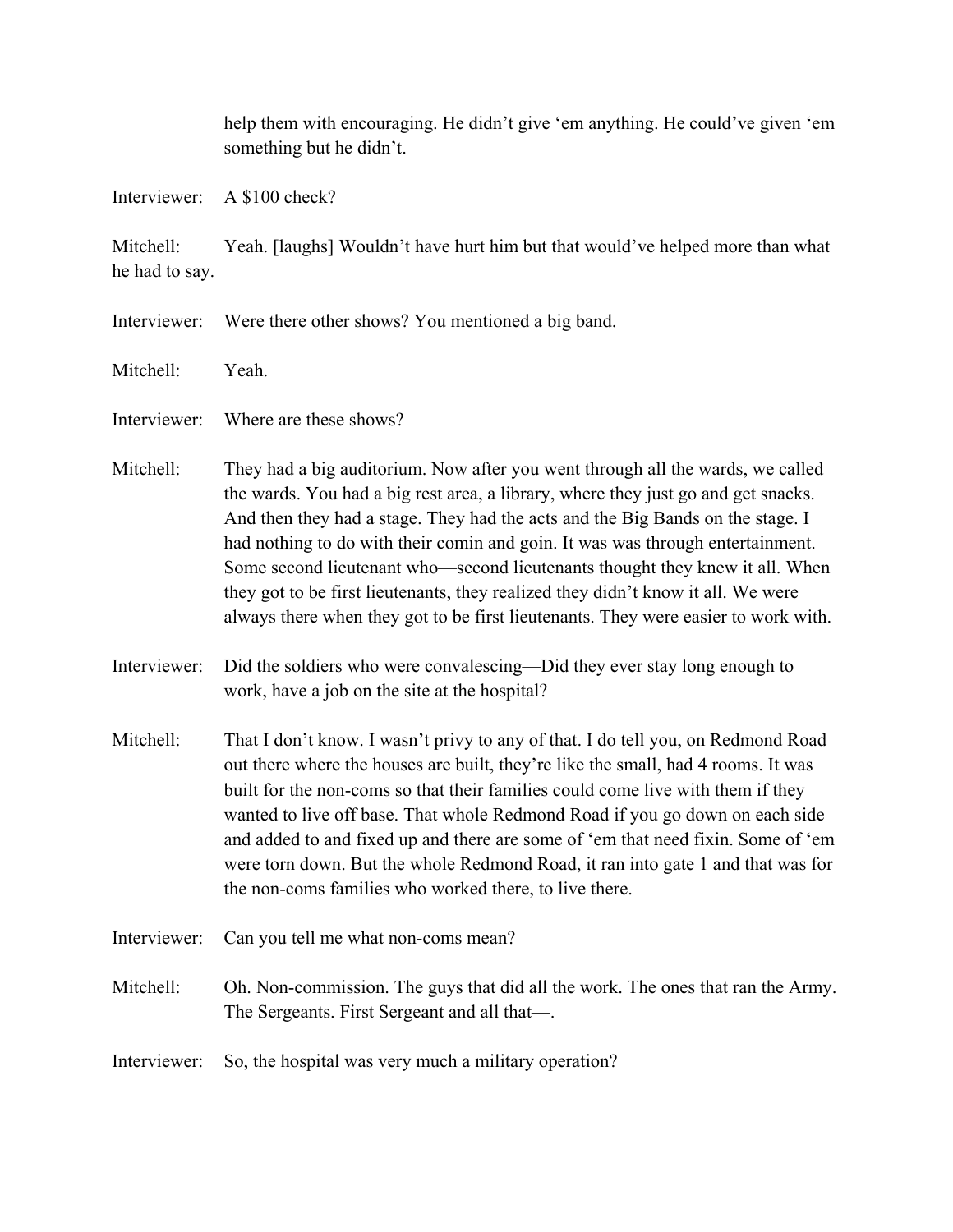| Mitchell: | Oh yeah. It was. It had the Colonel on top and he ran it with his people. He had  |
|-----------|-----------------------------------------------------------------------------------|
|           | offices and military. First Lieutenant, Second Lieutenant, Captain's worked on    |
|           | 'em. He had a Warrant officer, Warrant officer who did a lot of the work back     |
|           | then. He was next to the Colonel. He was between the Sergeant and the Colonel     |
|           | back then. I don't know if you're familiar with the way they worked. They did the |
|           | work, he got the, he gave the orders. Colonel Faust did.                          |

- Interviewer: With these guys you dated, how did that come about?
- Mitchell: Oh they'd come up to the desk after 8 o'clock, after their family or their visitors left. And talk, socialize. Then sit there and talk or stand there they'd talk or sit. We had from 8 to 11 to talk and they were, the guys that were, the guy that was head of them had office right across from me. And he'd let them come up and you got to know them. I got to know some of them that I wanted to date and some of 'em I didn't. I mean—.
- Interviewer: It wasn't a situation where you felt compelled to date them because—.
- Mitchell: No. Oh no. no.
- Interviewer: So, you were interested in dating?
- Mitchell: Well that's all there was. All the others were gone. There was nobody else outside of the hospital to date. I mean all of 'em were gone. Army had 'em.
- Interviewer: I want to return to the topic of POWs too. Cause that is something we have not previously talked about. You mentioned they were actually, they lived on the site
- Mitchell: Yeah.
- Interviewer: You also mentioned they were doing work outside?
- Mitchell: They did the outside, they kept the grounds, flowers, they raked, they cut the grass. They did all the groundwork and they had MPs guardin 'em.
- Interviewer: Did you ever interact with them?
- Mitchell: No. We weren't allowed to do that.
- Interviewer: What sort of outfits or uniforms were they in?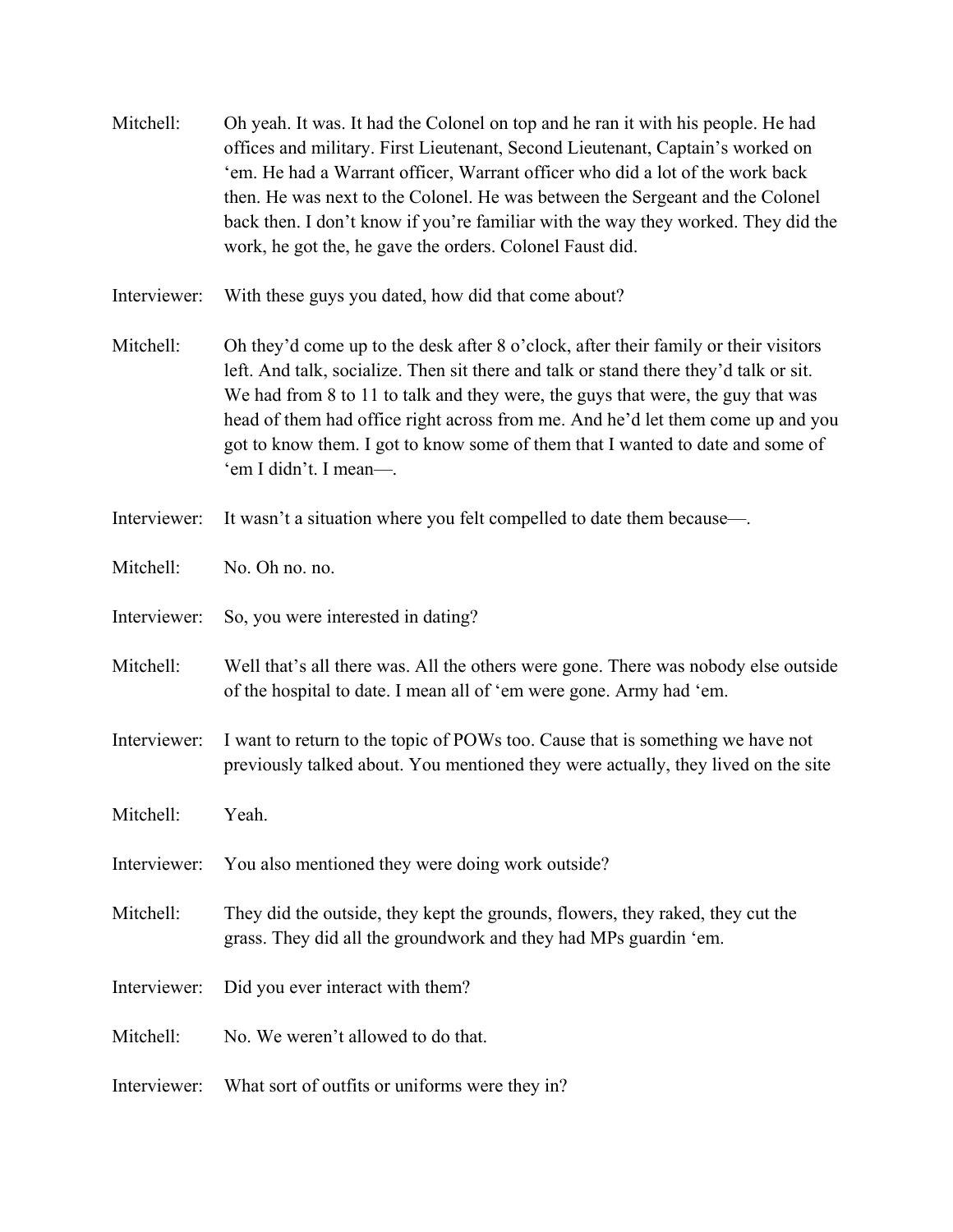| Mitchell:                 | Regular clothes. Like you'd wear.                                                                                                                                                                                                                                                                                                                                                                                                                                                                                                                                                                                                                                                                            |
|---------------------------|--------------------------------------------------------------------------------------------------------------------------------------------------------------------------------------------------------------------------------------------------------------------------------------------------------------------------------------------------------------------------------------------------------------------------------------------------------------------------------------------------------------------------------------------------------------------------------------------------------------------------------------------------------------------------------------------------------------|
| Interviewer:              | The POWs?                                                                                                                                                                                                                                                                                                                                                                                                                                                                                                                                                                                                                                                                                                    |
| Mitchell:                 | Yeah.                                                                                                                                                                                                                                                                                                                                                                                                                                                                                                                                                                                                                                                                                                        |
| Interviewer:              | What were their barracks like?                                                                                                                                                                                                                                                                                                                                                                                                                                                                                                                                                                                                                                                                               |
| Mitchell:                 | They would have a P on 'em so that you'd know they were Prisoners of War. But<br>I never did see their barracks. And I wasn't interested enough to go round and<br>have a look at 'em. But I assume they were like the WACs and the military police<br>had theirs. They were all separate.                                                                                                                                                                                                                                                                                                                                                                                                                   |
| Interviewer:              | Was it behind a fence?                                                                                                                                                                                                                                                                                                                                                                                                                                                                                                                                                                                                                                                                                       |
| Mitchell:                 | Yeah, there was fence all the way around the hospital grounds.                                                                                                                                                                                                                                                                                                                                                                                                                                                                                                                                                                                                                                               |
| Interviewer:              | The Prisoner of War area, did that have a special name or was it part of the Battey<br>Hospital campus? Was it a base or a fort or was it part of the campus of the<br>hospital?                                                                                                                                                                                                                                                                                                                                                                                                                                                                                                                             |
| Mitchell:                 | It was just a building that they lived in. In this outline of the map of the hospital<br>the wards go out like this. [motions out with hands] Then it gets to be the V, the<br>big section. The big rest area, auditorium, and eating, dining hall, different dining<br>halls. Then on out there they had the guardhouse where they got the, where they<br>got put if they were caught drinking in town or something, MPs. That were just<br>for the working ones. Then they had the Provost Marshall. Then you had a<br>building for the ladies, and a building for the prisoners. You know, on the back<br>side of the hospital itself, but right at the hospital. I mean it was no, nothing<br>around it. |
| Interviewer:              | Did you eat supper in the cafeteria, or did you bring your own supper?                                                                                                                                                                                                                                                                                                                                                                                                                                                                                                                                                                                                                                       |
| Mitchell:                 | Brought it. We weren't allowed to eat in the cafeteria.                                                                                                                                                                                                                                                                                                                                                                                                                                                                                                                                                                                                                                                      |
| Interviewer:<br>hospital? | Okay. I want to move towards the end of the war. How long did you work at the                                                                                                                                                                                                                                                                                                                                                                                                                                                                                                                                                                                                                                |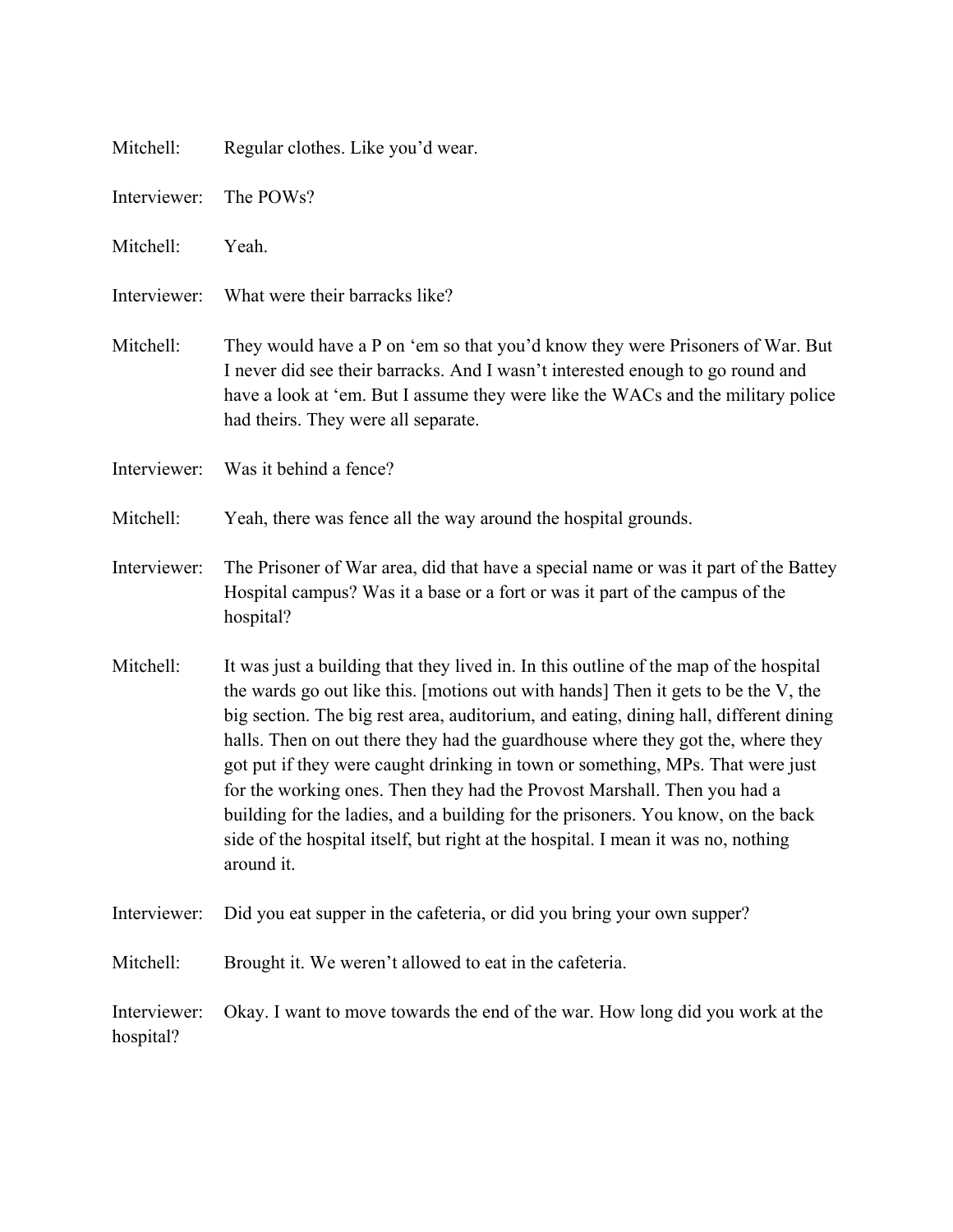- Mitchell: I was discharged in '45. That was about when we closed. I was discharged just before they closed it.
- Interviewer: Okay, did you have a sense that the war was coming towards an end?
- Mitchell: Well yeah. When they dropped that first bomb, I thought that was—. But I didn't know they were gonna drop the second one but them to learn their lesson but took the second one for em to do it. That was the same for the civilians to have to do it. We were sorry for that. Lot of civilians got killed. Lot of Jews in the European theater was horrendous. But we weren't aware of that many Jews being killed. We were, it's like you do now where you have TV to show you every shot that's fired just about it. We only had radio and the radio people only knew what they were heard. Government didn't tell 'em much. We weren't aware of a lot of things till after the war was over.
- Interviewer: Were you discharged before or after the atomic bombs were dropped?
- Mitchell: I don't remember.
- Interviewer: How did you feel being discharged?
- Mitchell: I thought it was fine. It was time for me to go. I had done my service. And the boys came home, and they needed their job. It was fine.
- Interviewer: How long, or about how long, did the hospital remain open after you left?
- Mitchell: Not very long because it closed in '45 if I remember correctly. The later part of '45.
- Interviewer: How did you learn that you were discharged?
- Mitchell: You get a sheet of paper with the discharges on it and your name's there. And you get your discharge papers. You gone. You just pick up your check and go.
- Interviewer: What were your plans after that?
- Mitchell: I still wanted to go to a bible college. But I went back to work and worked till I was 29 years old. Which would've been—I went back to school in '51. 1951. January of '51. Went to Tennessee Temple Bible College in Chattanooga and graduated from there.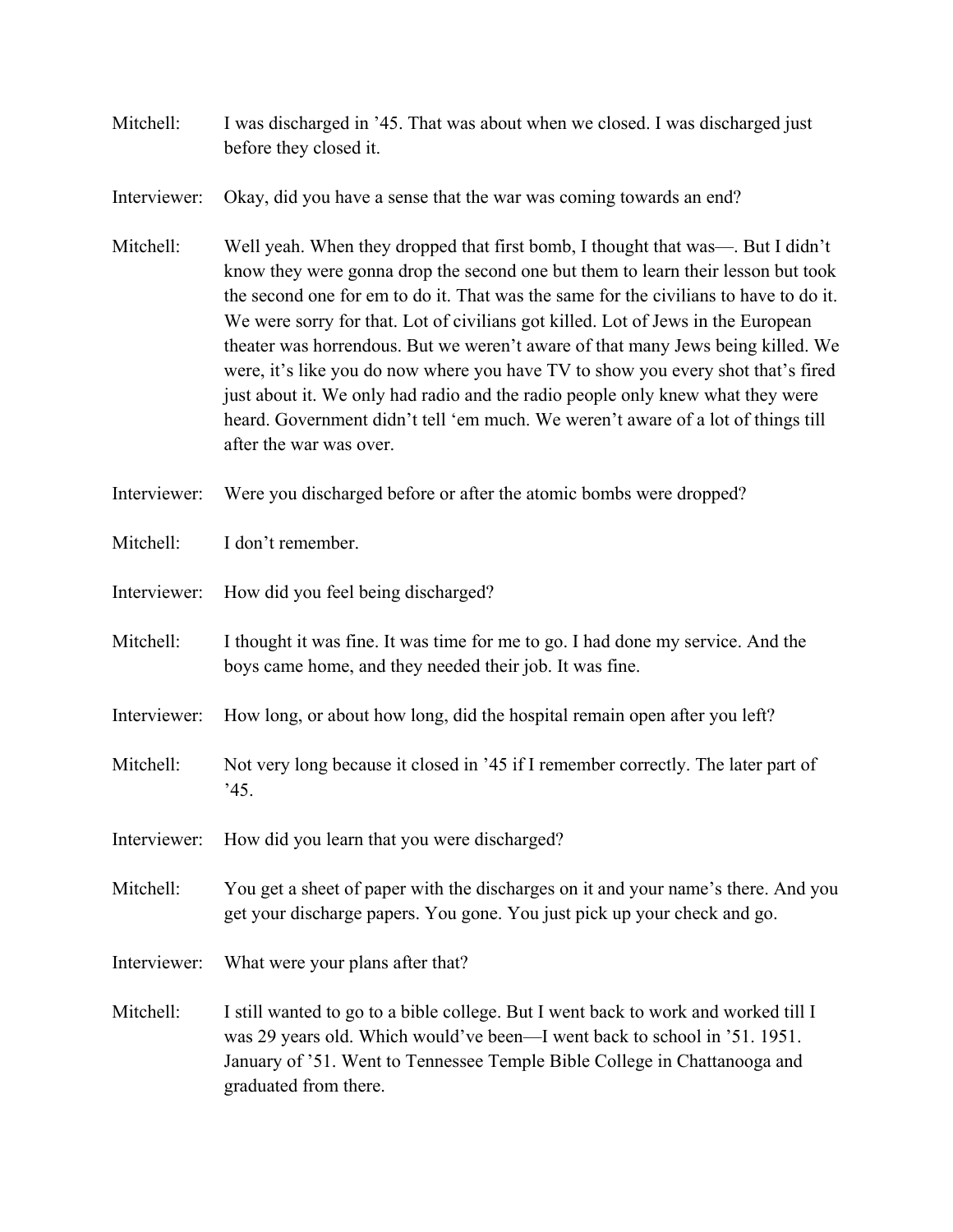## Interviewer: What sort of work did you do up until that time?

- Mitchell: I worked at National City Bank which is no longer here. I worked for while I was there. 4 years. Working— I balanced the whole banks day and gave all the tellers their totals and what they were supposed to—I ran every check through my machine. Sometimes, one time it was 10,000 checks that I ran through. That was one that helped me, worked my way through a bank in Chattanooga for that. And then I worked, I went my master's at Vanderbilt, and I worked at a bank in Nashville. It was very good that for me to do because it was hours that just I went in and worked till we got the day's work done. It was, could be eight o'clock. Could be ten depending on the deposits that day.
- Interviewer: You mentioned during, while you were working at the hospital, that you had bought a house?
- Mitchell: Family did.
- Interviewer: And that's when you had moved to the country.
- Mitchell: Right.
- Interviewer: I know you were working at the bank after the war and I want to ask about Kelly? Who's Kelly?
- Mitchell: Kelly was a guy that I saw, MP guardin gate 2 out there. I told the bus driver we were sitting there waitin for him to leave cause he turned around. I said I want to meet guy. He said I'll call ya. So, he introduced me to the guy. Kelly got on the bus, we talked, and he was on 3-11 shift too. Every night we'd talk until the bus had to go and then we'd start dating. We dated of a morning. It was kind of crazy. Everything was different during the war. You did what you had to do when you had to do it. We went out to the mill where, at Berry College. That's a good place a date. The Old Mill. You ever been out there?
- Interviewer: I've been to the campus. I'm not sure I've been to the—.
- Mitchell: Oughta go to that Old Mill because it's big and it's not operating now. But it, I thinkit's the biggest one in the world. There was one in Germany that was larger but it's not anymore in Germany.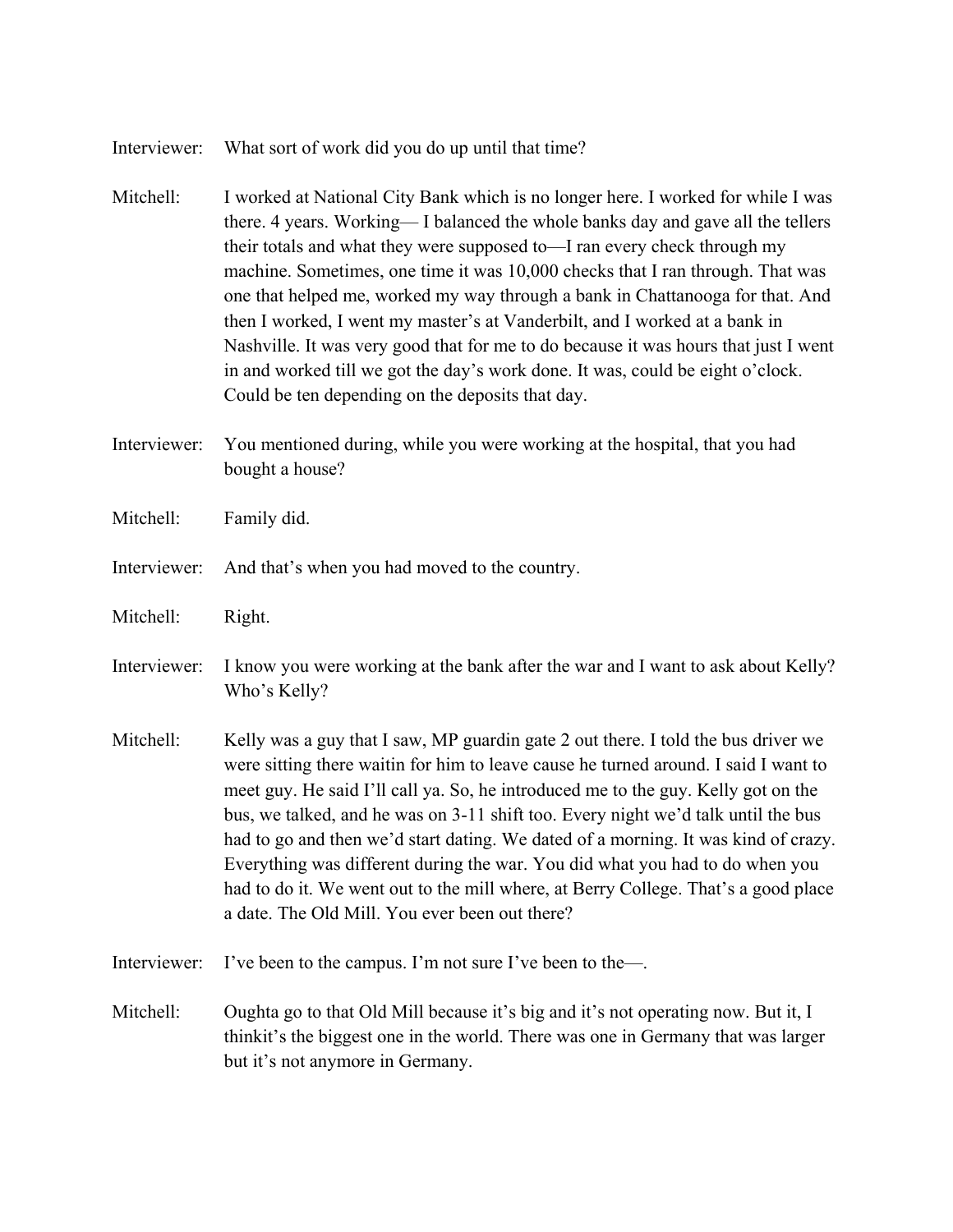Interviewer: And how long did you date him?

- Mitchell: Till he was sent out to Columbus, Georgia with the paratroopers. Then he was sent somewhere else and we set a date for marriage and Sam put him behind the closed doors so to speak, where he couldn't get out, and shipped him to France. We dated, letters, as you can do a lot of dating through letters, but it gets old after while. He came back. Came to the house, course it wasn't like it was when we first dated 5 years before that. So, it sort of dwindled out.
- Interviewer: Where was he from?
- Mitchell: Mississippi. Jackson, Mississippi
- Interviewer: How do you feel about that in retrospect?
- Mitchell: About him? I feel like he told me the day I got the letter that I was going to college that he wouldn't write anymore, it was over. Because he didn't wanna be regimented to hours. Like I would have to be in class and go. His life had been regimented long enough and I can understand that cause 5 years in the Army's a long time. I didn't hear from him after that until 2 years later we both sent each other a Christmas card in the mail and it crossed. That's all I heard but years later I called him. I was going to Houston to see my brother and I called him. He had married late and his wife answered the phone. I told her who it was and it was very nice. We had a nice talk. Then I called him again later, he was older than I, but it just kinda dwindled away. You know.
- Interviewer: What was his full name?
- Mitchell: Well he didn't ever want anybody to know his full name. So I don't think I oughta say. He hated it and he wouldn't tell me for a long time. Everybody called him Kelly so we'll just leave it at that.
- Interviewer: You talked about going back to school in 1951.
- Mitchell: Right.
- Interviewer: So, let's pick up there. Tell me about your education
- Mitchell: I got my B.A. from them in  $3\frac{1}{2}$  years.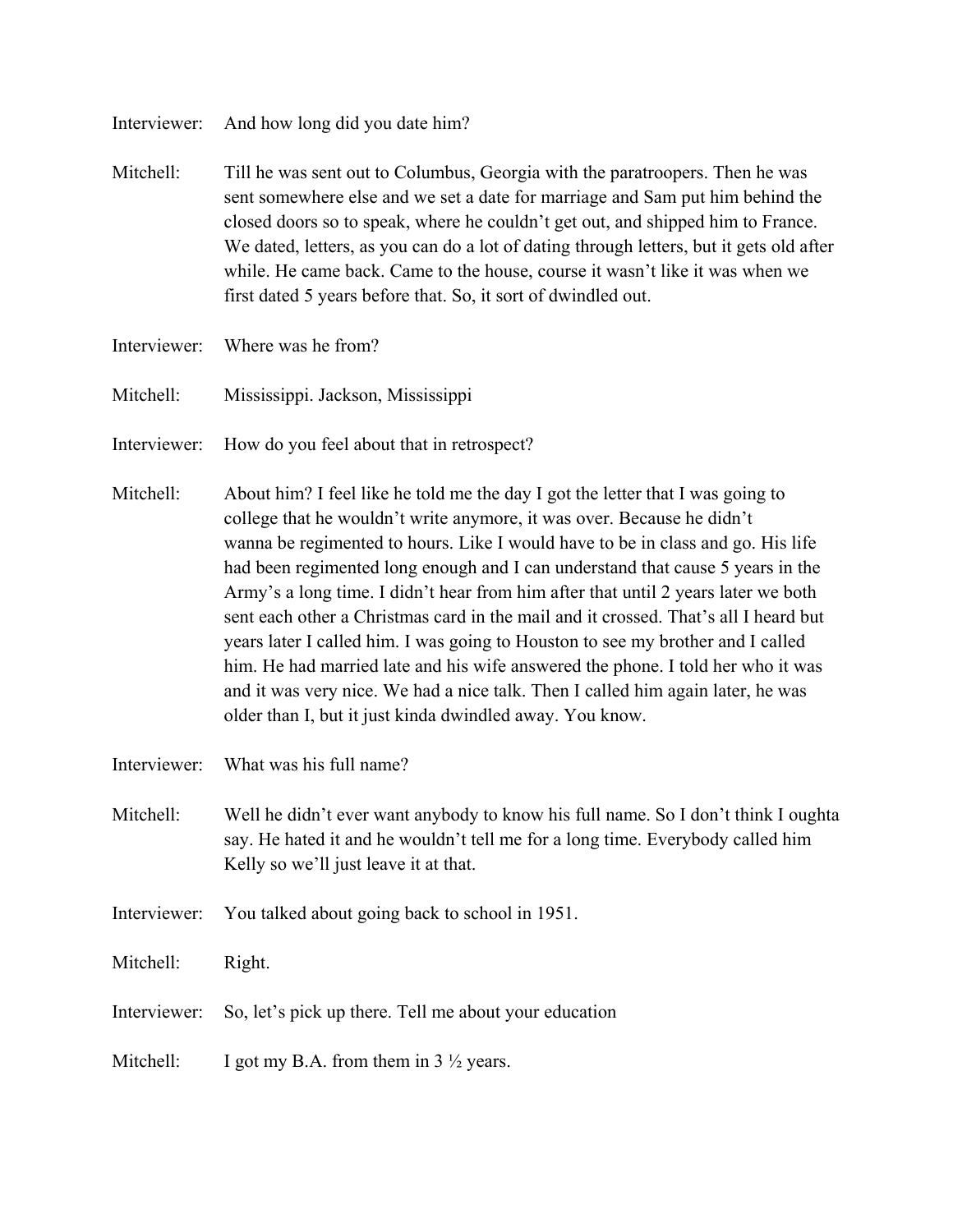| Interviewer: | From Tennessee Temple?                                                                                                                                                                                                                                                                                                                                                                                                                                                                                                                                                                                                                                                 |
|--------------|------------------------------------------------------------------------------------------------------------------------------------------------------------------------------------------------------------------------------------------------------------------------------------------------------------------------------------------------------------------------------------------------------------------------------------------------------------------------------------------------------------------------------------------------------------------------------------------------------------------------------------------------------------------------|
| Mitchell:    | From Tennessee Temple. I was, I went down to Emory in Atlanta and spent one<br>summer taking library courses. And went back and started being their librarian<br>there.                                                                                                                                                                                                                                                                                                                                                                                                                                                                                                |
| Interviewer: | At Tennessee Temple?                                                                                                                                                                                                                                                                                                                                                                                                                                                                                                                                                                                                                                                   |
| Mitchell:    | At Temple. Then I went, go back and forth, to Nashville. two or three days, take<br>classes, and come back. Very tiring, very, during that time built a two story<br>library.                                                                                                                                                                                                                                                                                                                                                                                                                                                                                          |
| Interviewer: | And where was this?                                                                                                                                                                                                                                                                                                                                                                                                                                                                                                                                                                                                                                                    |
| Mitchell:    | Here, in Temple. While I was in Nashville. I'd come down on weekends and<br>argue with the architect. We would argue over the blueprints and everything.                                                                                                                                                                                                                                                                                                                                                                                                                                                                                                               |
| Interviewer: | I want to clarify, so where was Tennessee Temple?                                                                                                                                                                                                                                                                                                                                                                                                                                                                                                                                                                                                                      |
| Mitchell:    | Chattanooga.                                                                                                                                                                                                                                                                                                                                                                                                                                                                                                                                                                                                                                                           |
| Interviewer: | Ok, and then what were you going up to Nashville for?                                                                                                                                                                                                                                                                                                                                                                                                                                                                                                                                                                                                                  |
| Mitchell:    | For my master's degree in Library Science. You could only get a degree in<br>library science in masters. Now you can get some kind of degree with UBA.<br>But there were only three colleges that offered a PhD in library science at the<br>time and that was in San Francisco, Chicago, and New York. So, you know, I had<br>a lot of hours after my Master's, but I just got those at UT and took what I<br>wanted, University of Tennessee at night, University of Chattanooga at night. I<br>got my master's plus 45 hours. And I took, I had a lot of Special Ed and a lot of it<br>is what I wanted to take, like interior decorating and art. I enjoyed those. |
| Interviewer: | Would you say that you were just somebody that enjoyed studying?                                                                                                                                                                                                                                                                                                                                                                                                                                                                                                                                                                                                       |
| Mitchell:    | Yeah, I was a student. I still read a book about every two days. I don't<br>remember 'em, what I read a week or two ago. But I've always been a reader<br>and a student. I'm still interested in things, but I don't read anymore for<br>knowledge. I figure those days are over. I'll just do my fiction.                                                                                                                                                                                                                                                                                                                                                             |
| Interviewer: | So, you were based at Chattanooga?                                                                                                                                                                                                                                                                                                                                                                                                                                                                                                                                                                                                                                     |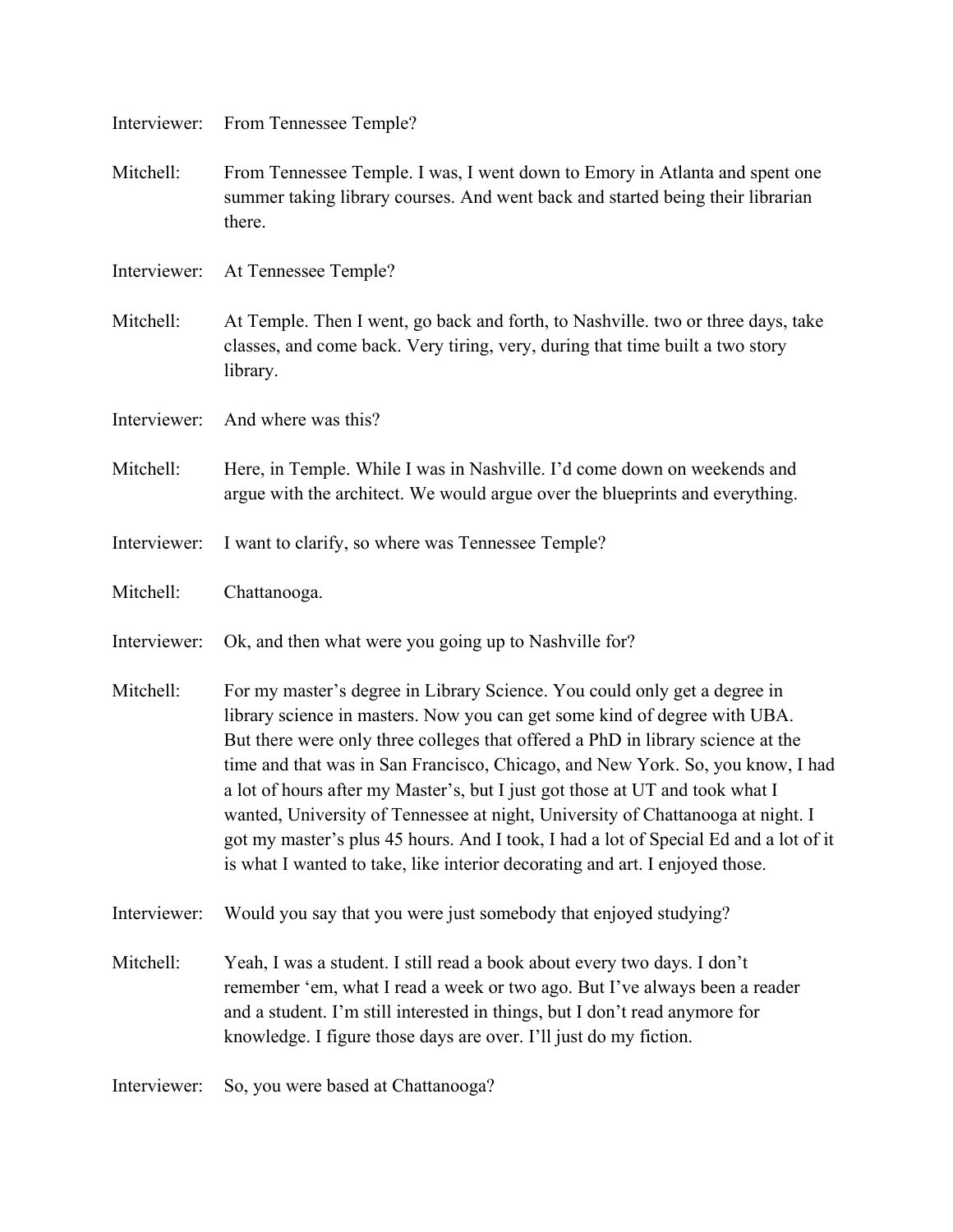Mitchell: For 10 years I was their librarian there in Chattanooga. And then—.

## Interviewer: Go ahead.

Mitchell: Then I was a librarian at a junior there, junior school, and they had all boys working for me in the library. They were good. I enjoyed them. They didn't want any girls comin in that library workin. They said we'll clean it, we'll keep it. "We don't want any girls comin in." So, we didn't have any boy coming in for junior high, it was great. Then somebody gave my name to the University of Virginia and they wrote and asked me if I'd do a summer class for teachers up there in Virginia. I did it in 2 different towns Wise, Virginia and another one teaching audio visual Back then it was 16milimeter and the film strip and the things like that. The teachers, once teacher who had to take it didn't even have electricity at their school. It was ridiculous. Then I got my master's from there and while I was at the University of Virginia I had worked at the public library while I was getting my master's in Nashville. The lady who was business librarian decided that I needed to come to Nashville. She got me to, an audience to meet the county supervisor and city supervisor. One of them was on his way to play golf and I thought "well just forget that, he's got his mind on golf." The other one promised me everything by page. And I knew he couldn't do that. So, I just dismissed it, went back to Virginia. Got this call one-night sayin, "You got the job. You be here at so-and-so." I said, "My job's not over here until such and such a date. I can't do it." He said, "Well you got to." I said "Sorry you'll have to get somebody else. I'd love to have the job, but this is—I gotta stay here for another week." He said, "Well I'll see what I can do." Called me back and said, "They'll let you come a week late to our school." Was just schoolteachers you had. So, I went in and everybody was mad at me because I didn't have to do the in-service. I went into a very hostile thing my first year of teaching up there at a high school. But I stayed 22 years out there and it was great.

Interviewer: That was Franklin?

Mitchell: Franklin High School. Loved it. Loved my work. Built a library out there. I say built it. I drew it up and worked with architect making it. Had some of music kids there. It was a really, I had some friends there. My secretary, I just heard from her this last week. We still stay in touch. Ended it in 1988 I retired. I was 63 years old and I decided I didn't want to do my other 2 years to get a little more money, so I retired. They said, "You can't do that." I said, "Watch me and see."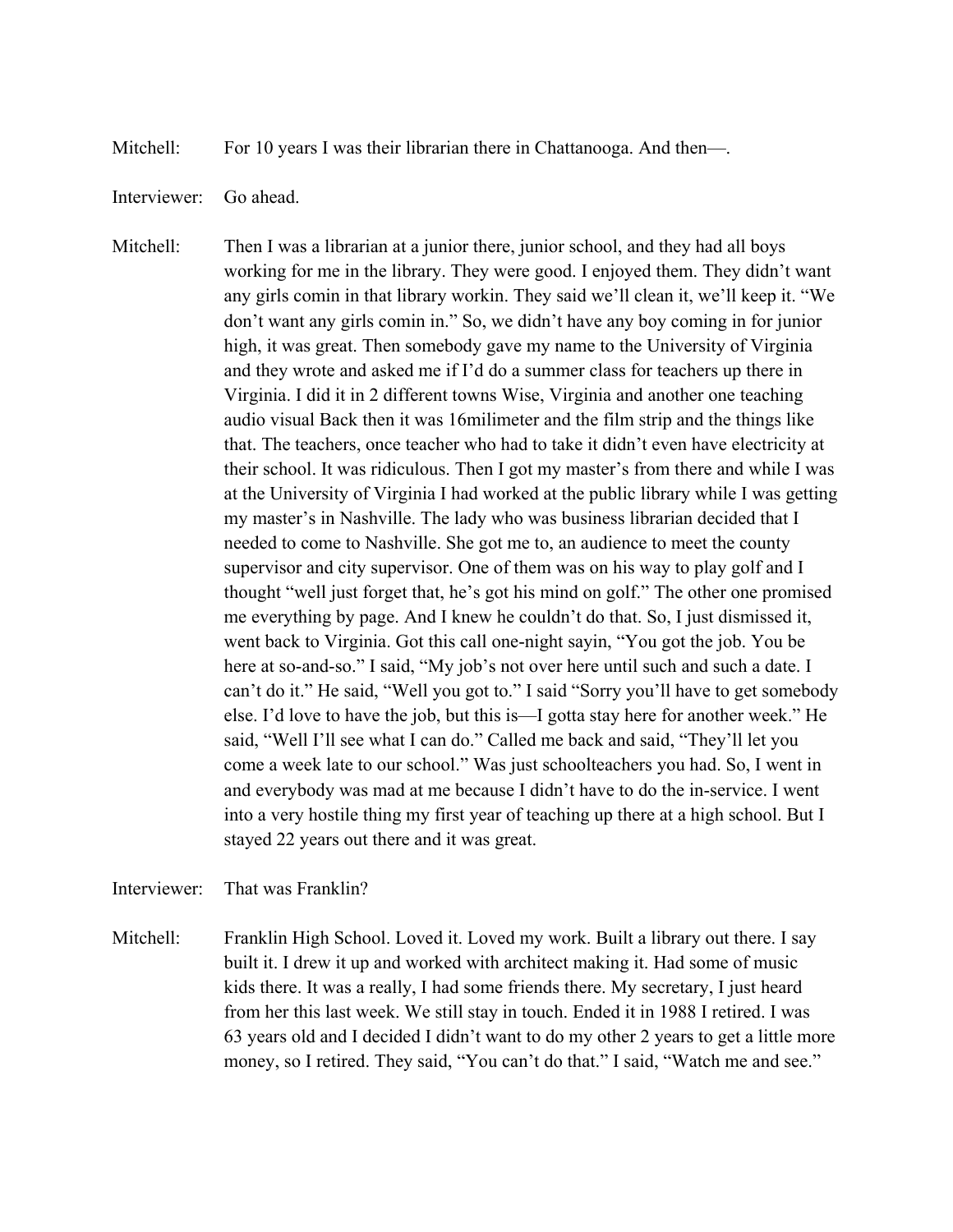I figured out the difference in what I would make if I was workin for 'em was \$4 - \$500 a month. I said I'm an idiot. I'm not gonna do that. Do without a meal or two. So, I quit. 63 and I never missed a meal. Never went back.

Interviewer: When did you return to Rome?

- Mitchell: 2011. My sister got Alzheimer's and she was callin for me. I just came down here and I just didn't realize how bad it was. I just called a mover and told 'em pack my stuff and move me down here. They did. It cost me \$10,000 for it, to move it down here, cause I had a lot of, Susan calls it junk. But I call it collections. I had a collection of this, that, and the other. Had a lot of books.
- Interviewer: What did it feel like to come back to your hometown?
- Mitchell: I'm lost. It's a change. Susan's a real slick person and knows the ins and outs of the road and everywhere we go, we go a different way. I can never find my way back, but Rome's changed a lot. It's still a small town. Nashville is a big little town if you know what I mean. It's still has that small flavor in it that I like. I love Nashville but had to leave my friends. I haven't made friends down here because I don't wanna have to say goodbye to 'em. They all would be my age or close to it and I just don't go out for it. I stay in my room and I like TCM, Turner Classic Movies. I read, and I listen to my music. I only go out to get my hair fixed, once and a while to eat out and that's it. And I'm happy. The Lord's been so good to me all my life, 93 years. I'm just so thankful to him to have given me all the blessings that he did. I been to Europe. Got to go to Europe twice. Stayed 5 ½ months out on the road in a motor home with Fred. Things you wouldn't think someone from Corner of Avenue B and West 11th would ever get to do. I'll put it that way. It was just so far beyond. I always wanted to be a librarian, but I didn't think it was available. I didn't think that I could, and the Lord made it possible.
- Interviewer: Can you tell me about the reasons you were willing to share your story with me today?
- Mitchell: Well I want the next generation, and the next generation, and the next generation to know what we went through a little bit, and that's very little bit, World War II, that they're not going through now. They don't call it war now; they call it something else. They just send 'em over and our boys get killed. It's not a war. They don't call it a war. I don't know. I am content to do what I'm doing. I interact with the girls at work with me, who've worked for me. I was at Brookdale for 4 years and I had, made friends there. But when I moved over here to